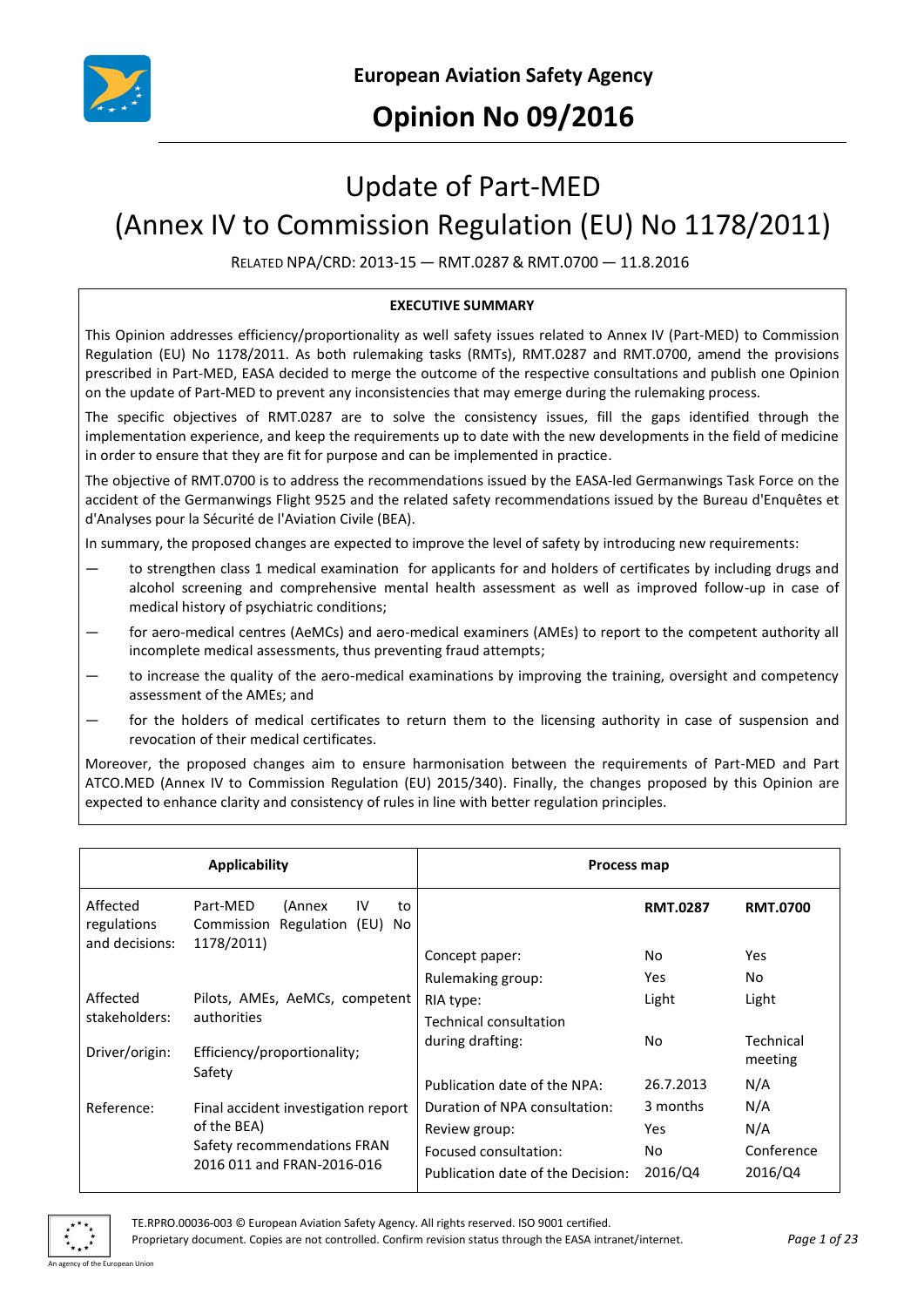## **Table of contents**

|                                                                                                                                                                                               | 2.1.1 |                                                                                            |  |  |  |
|-----------------------------------------------------------------------------------------------------------------------------------------------------------------------------------------------|-------|--------------------------------------------------------------------------------------------|--|--|--|
|                                                                                                                                                                                               | 2.1.2 |                                                                                            |  |  |  |
|                                                                                                                                                                                               | 2.1.3 | Subpart B - Requirements for pilot medical certificates - Section 1 - General 8            |  |  |  |
|                                                                                                                                                                                               | 2.1.4 | Subpart B, Section 2 - Medical requirements for Class 1 and Class 2 medical certificates 8 |  |  |  |
|                                                                                                                                                                                               | 2.1.5 | Subpart B, Section 3 - Specific requirements for LAPL medical certificates 11              |  |  |  |
|                                                                                                                                                                                               | 2.1.6 |                                                                                            |  |  |  |
| 3.                                                                                                                                                                                            |       |                                                                                            |  |  |  |
|                                                                                                                                                                                               |       |                                                                                            |  |  |  |
| The below options take into consideration the consistency issues and gaps identified through the<br>implementation experience (RMT.0287) and the safety improvements proposed by the EASA-led |       |                                                                                            |  |  |  |
|                                                                                                                                                                                               |       |                                                                                            |  |  |  |
|                                                                                                                                                                                               |       |                                                                                            |  |  |  |
|                                                                                                                                                                                               |       |                                                                                            |  |  |  |
| 4.                                                                                                                                                                                            |       |                                                                                            |  |  |  |
| 5.                                                                                                                                                                                            |       |                                                                                            |  |  |  |
|                                                                                                                                                                                               |       |                                                                                            |  |  |  |
|                                                                                                                                                                                               |       |                                                                                            |  |  |  |
|                                                                                                                                                                                               |       |                                                                                            |  |  |  |
| 6.                                                                                                                                                                                            |       |                                                                                            |  |  |  |

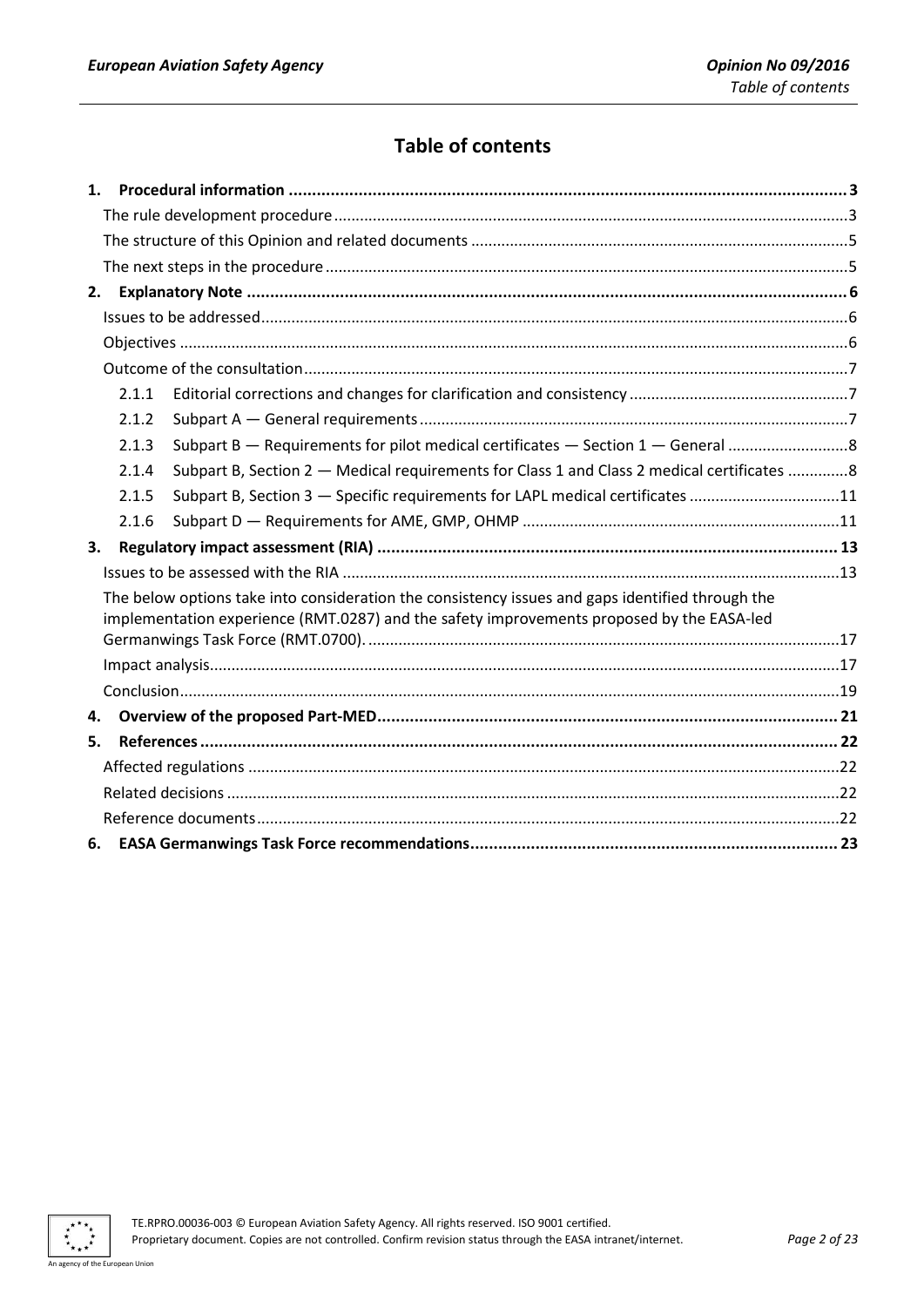## <span id="page-2-1"></span><span id="page-2-0"></span>**1. Procedural information**

The rule development procedure

The European Aviation Safety Agency (hereinafter referred to as the 'Agency') developed this Opinion in line with Regulation (EC) No 216/2008<sup>1</sup> (hereinafter referred to as the 'Basic Regulation') and the Rulemaking Procedure<sup>2</sup>.

RMT.0287 is included in the Agency's [5-year Rulemaking Programme.](http://easa.europa.eu/document-library/rulemaking-programmes/2016-2020-rulemaking-programme) Originally, two numbers were attributed to the task; one for the opinion (RMT.0287) and one for the ED decision (RMT.0288). Both deliverables are now included in RMT.0287. The scope and timescales for the task are defined in the related Terms of Reference (ToR) which were published on 9 November 2011 on the Agency's website, as last amended by [Issue 2](http://easa.europa.eu/system/files/dfu/ToR%20RMT.0287%20and%20RMT.0288%20%28MED.001%29%20Issue%202.pdf) which was published on 22 October 2012. Issue 2 widened the scope to include a review of the medical aspects contained in Annexes VI (Part-ARA) and VII (Part-ORA) to Commission Regulation (EU) No  $1178/2011^3$  (hereinafter referred to as the 'Aircrew Regulation'). The results of the Part-ARA and Part-ORA review will be published separately in a future NPA.

The main objective of the task is to review and update Part-MED as well as the acceptable means of compliance (AMC) and guidance material (GM) to Part-MED [\(ED Decision 2011/015/R](http://easa.europa.eu/document-library/agency-decisions/ed-decision-2011015r)<sup>4</sup>). Some changes to Part-MED were introduced through the present RMT, e.g. 'Direct Oral Anticoagulants' and 'ORL limitation'. Other more specific medical issues will be handled under RMT.0424, in the context of which individual organ systems will be reviewed in smaller packages to propose improvements and to take account of medical advancements.

The public consultation of the NPA related to RMT.0287 and RMT.0288 [\(NPA 2013-15\)](http://easa.europa.eu/system/files/dfu/EASA-NPA-2013-15.pdf) was launched on 26 July 2013. Said consultation expired on 28 October 2013.

It should be noted that, since the NPA was published, a change to the AMC for light aircraft pilot licence (LAPL) holders has been introduced through [ED Decision 2013/016/R.](http://easa.europa.eu/document-library/agency-decisions/ed-decision-2013016r) This is reflected in the resulting text to the CRD.

The responses to the comments received, as well as the resulting text, have been developed by the Agency with input from the review group which was established for RMT.0287 and RMT.0288. The

<sup>4</sup> [ED Decision 2011/015/R](http://easa.europa.eu/document-library/agency-decisions/ed-decision-2011015r) of 15 December 2011 on Acceptable Means of Compliance and Guidance Material to Commission Regulation (EU) No 1178/2011 laying down technical requirements and administrative procedures related to civil aviation aircrew pursuant to Regulation (EC) No 216/2008.



<sup>1</sup> 1 Regulation (EC) No 216/2008 of the European Parliament and of the Council of 20 February 2008 on common rules in the field of civil aviation and establishing a European Aviation Safety Agency, and repealing Council Directive 91/670/EEC, Regulation (EC) No 1592/2002 and Directive 2004/36/EC (OJ L 79, 19.3.2008, p. 1) [\(http://eur-lex.europa.eu/legal](http://eur-lex.europa.eu/legal-content/EN/TXT/?qid=1468311922641&uri=CELEX:32008R0216)[content/EN/TXT/?qid=1468311922641&uri=CELEX:32008R0216\)](http://eur-lex.europa.eu/legal-content/EN/TXT/?qid=1468311922641&uri=CELEX:32008R0216).

<sup>2</sup> The Agency is bound to follow a structured rulemaking process as required by Article 52(1) of the Basic Regulation. Such process has been adopted by the Agency's Management Board and is referred to as the 'Rulemaking Procedure'. See Management Board Decision 01-2012 of 13 March 2012 concerning the procedure to be applied by the Agency for the issuing of opinions, certification specifications and guidance material — for RMT.0287. See Article 15 'Special rulemaking procedure: direct publication' of Management Board Decision No 18-2015 of 15 December 2015 replacing Decision 01/2012 concerning the procedure to be applied by the Agency for the issuing of opinions, certification specifications, acceptable means of compliance and guidance material ('Rulemaking Procedure') — for RMT.0700.

<sup>3</sup> Commission Regulation (EU) No 1178/2011 of 3 November 2011 laying down technical requirements and administrative procedures related to civil aviation aircrew pursuant to Regulation (EC) No 216/2008 of the European Parliament and of the Council (OJ L 311, 25.11.2011, p.1) [\(http://eur-lex.europa.eu/legal-content/EN/TXT/?qid=1468312238909&uri=CELEX:32011R1178\)](http://eur-lex.europa.eu/legal-content/EN/TXT/?qid=1468312238909&uri=CELEX:32011R1178).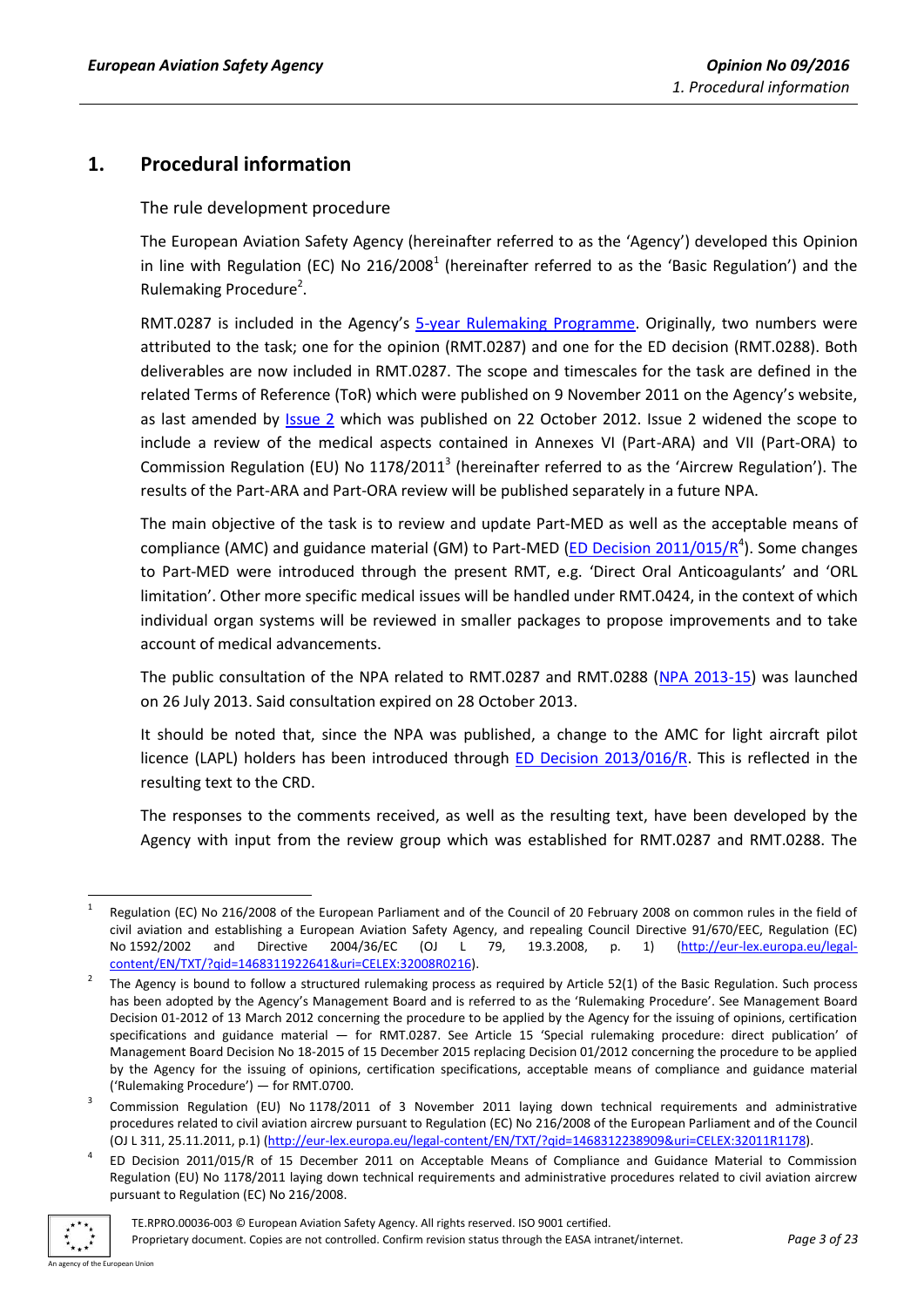review group comprised the same members as the initial Rulemaking group<sup>5</sup>, augmented by two extra members from competent authorities. The review group met twice between November 2013 and January 2014 to finalise the CRD. During these meetings, the review group discussed the comments received on the NPA and changes to the amendments proposed in the NPA.

The Agency published the associated [CRD](http://easa.europa.eu/system/files/dfu/CRD%202013-15.pdf) on 25 September 2014 for a further public consultation which expired on 25 November 2014. There were 42 reactions to the CRD from various stakeholders. After carefully analysing these reactions, some more changes were made to the text of the CRD.

The draft text of this Opinion has been developed by the Agency based on the input of the Review Group RMT.0287.

In regard to RMT.0700, the scope and timescales were defined in the related Terms of Reference (ToR) which were published on 20 April 2016 on the Agency's website<sup>6</sup>. The ToR for RMT.0700 are the outcome of a set of preliminary consultation activities carried out by the Agency in the period from November 2015 until February 2016. These activities include the:

- (a) publication on the Agency's website of preliminary concept papers on how to address the recommendations of the Germanwings Task Force. The objective of this publication was to provide for a more focused discussion during the workshop (see point (b));
- (b) Aircrew Medical Fitness workshop on 7 and 8 December 2015; and
- (c) 4-week Advisory Bodies' consultation of the final concept papers addressing the feedback received by the aviation community during the workshop.

123 valuable comments were received by the Advisory Bodies on the concept papers, providing thus the Agency with a better understanding of what the regulatory proposal should include. Additional comments on how to address the safety issues raised by the Germanwings Task Force recommendations were received in March 2016 as a result of the consultation of the ToR for RMT.0700.

As no rulemaking group was set up for this rulemaking task, the Agency organised a technical meeting on 9 and 10 May 2016 with a number of representatives of the affected stakeholders. This allowed the Agency to have a technical discussion during the drafting of the regulatory text and thus have immediate technical feedback on most of the proposals which were then sent for consultation.

From 1 to 30 June the Agency's Advisory Bodies were consulted on the draft Implementing Rules (IRs) and related AMC and GM included in RMT.0700. In parallel to this consultation, the Agency held on 15–16 June 2016, in Cologne, the Aircrew EASA Action plan Conference in order to update the aviation community on the proposed draft rules. The draft IRs and related AMC and GM were distributed to the Conference participants two weeks before the event. All interested stakeholders had the opportunity to express their opinion and commented on the proposed regulatory proposal. The event was organised to ensure enough time for questions and comments.

Following the consultation with the Advisory Bodies and the feedback received during the conference, the regulatory proposal was revised and the resulting text is annexed to the present Opinion.

1

<sup>5</sup> <http://easa.europa.eu/system/files/dfu/GC%20to%20ToR%20RMT.0287%20%2B%20%20RMT.0288%20%28MED.001%29%20Issue%202.pdf> 6 <http://www.easa.europa.eu/system/files/dfu/ToR%20RMT.0700%20Issue%201.pdf>

**CON AN AN AN AN AN ADAPTER**<br>Cy of the European Union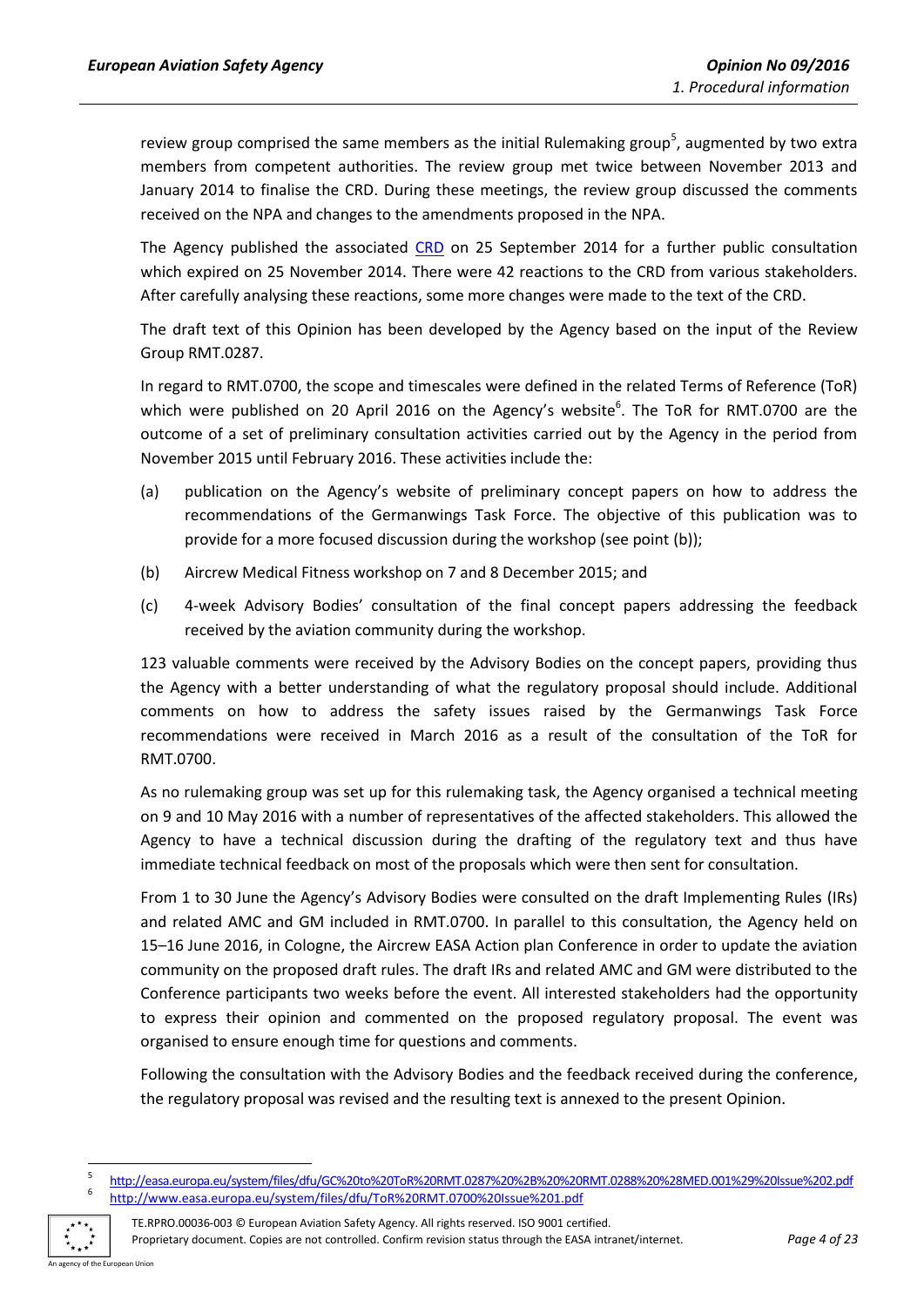<span id="page-4-0"></span>The structure of this Opinion and related documents

Chapter 1 of this Opinion contains the procedural information related to this task. Chapter 2 'Explanatory note' explains the core technical content. The draft rule text proposed by the Agency is published on the Agency's website<sup>7</sup>.

<span id="page-4-1"></span>The next steps in the procedure

This Opinion contains proposed changes to Annex IV to the Aircrew Regulation. It is addressed to the European Commission to be used as a technical basis in order to prepare a legislative proposal.

For information, the Agency published the draft text for the related Agency decision containing AMC/GM to Part-MED of the Aircrew Regulation. The final decision issuing the AMC/GM to the amended Part-MED will be published by the Agency once the related IR is adopted by the Commission.

<sup>–&</sup>lt;br>7 <http://easa.europa.eu/document-library/opinions>



TE.RPRO.00036-003 © European Aviation Safety Agency. All rights reserved. ISO 9001 certified. Proprietary document. Copies are not controlled. Confirm revision status through the EASA intranet/internet. *Page 5 of 23*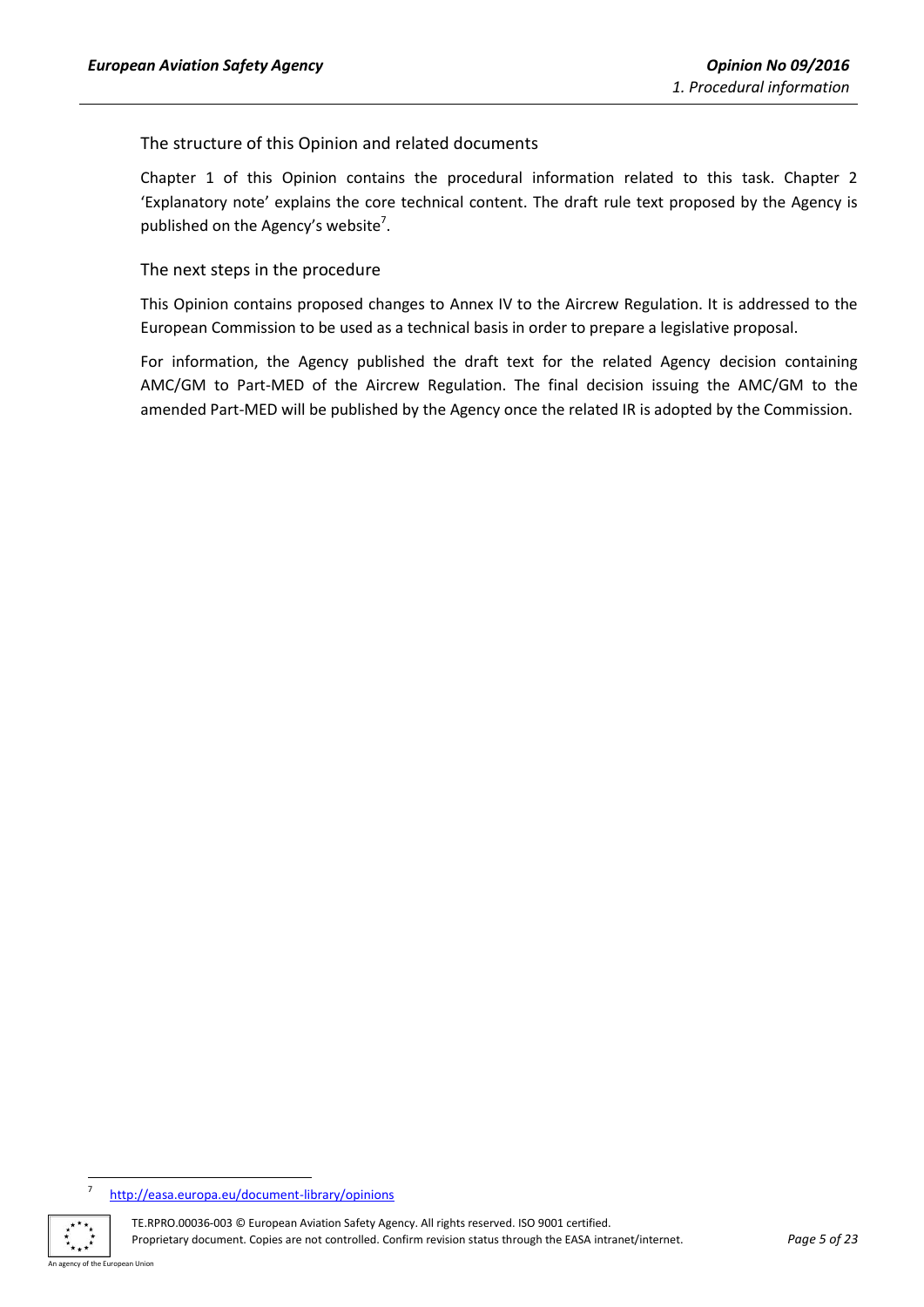## <span id="page-5-1"></span><span id="page-5-0"></span>**2. Explanatory Note**

#### Issues to be addressed

Part-MED contains rules for medical fitness of pilots and cabin crew, provisions for certification of AMEs, as well as the requirements for general medical practitioners (GMPs) and occupational health medical practitioners (OHMPs). The associated AMC and GM are provided in ED Decision 2011/015/R.

During the drafting phase for the Part-MED requirements, the principle was to transpose the requirements from JAR-FCL 3 (Medical) into European law and to update and amend them through the present follow-up rulemaking task together with corrections of editorial errors, where required, and covering of the identified gaps, e.g. 'AME Obligations'. Other more specific medical issues will be handled under RMT.0424, in the context of which individual organ systems will be reviewed in smaller packages to propose improvements and to take account of medical advancements.

Following the accident of the Germanwings Flight 9525, the EASA-led Germanwings Task Force issued 6 recommendations. Following the consultation of the detailed concept papers with the Agency's Advisory Bodies, the Agency believes that 3 of these recommendations, namely recommendations 2, 3 and 4, require regulatory changes in the requirements regarding aircrew medical certification.

The following issues to be addressed were added, via RMT.0700, to the existing changes resulting from the RMT.0287:

- pilots' psychological/psychiatric evaluation during Class 1 medical examination (recommendation 2);
- risk mitigation of aircrew misuse of psychoactive substances (recommendation 3); and
- training, oversight and network of AMEs (recommendation 4 and partially recommendation 2);

#### <span id="page-5-2"></span>Objectives

The overall objectives of the Agency are defined in Article 2 of the Basic Regulation. This proposal will contribute to the achievement of the overall objectives by addressing the issues outlined in Chapter 2.

The specific objective of this proposal is to ensure an efficient and effective legislation on Part-MED, To this end, it aims to:

- (a) achieve the level of aviation safety laid down in the Basic Regulation by:
	- (1) ensuring pilot physical, psychological and psychiatric aero-medical fitness so that their medical condition is less likely to interfere with the safe exercise of the privileges of their licences;
	- (2) ensuring that medical conditions of aircrew members misusing psychoactive substances are less likely to interfere with the safe exercise of the privileges of their licences; and
	- (3) enhancing aero-medical examination so that the risks of undetected pilot medical and psychological conditions are reduced through improved training, practice, oversight and fostering networks of AMEs;
- (b) contribute to the continuous improvement of the aircrew requirements in order to ensure that a high level of safety is constantly maintained and can be better achieved;

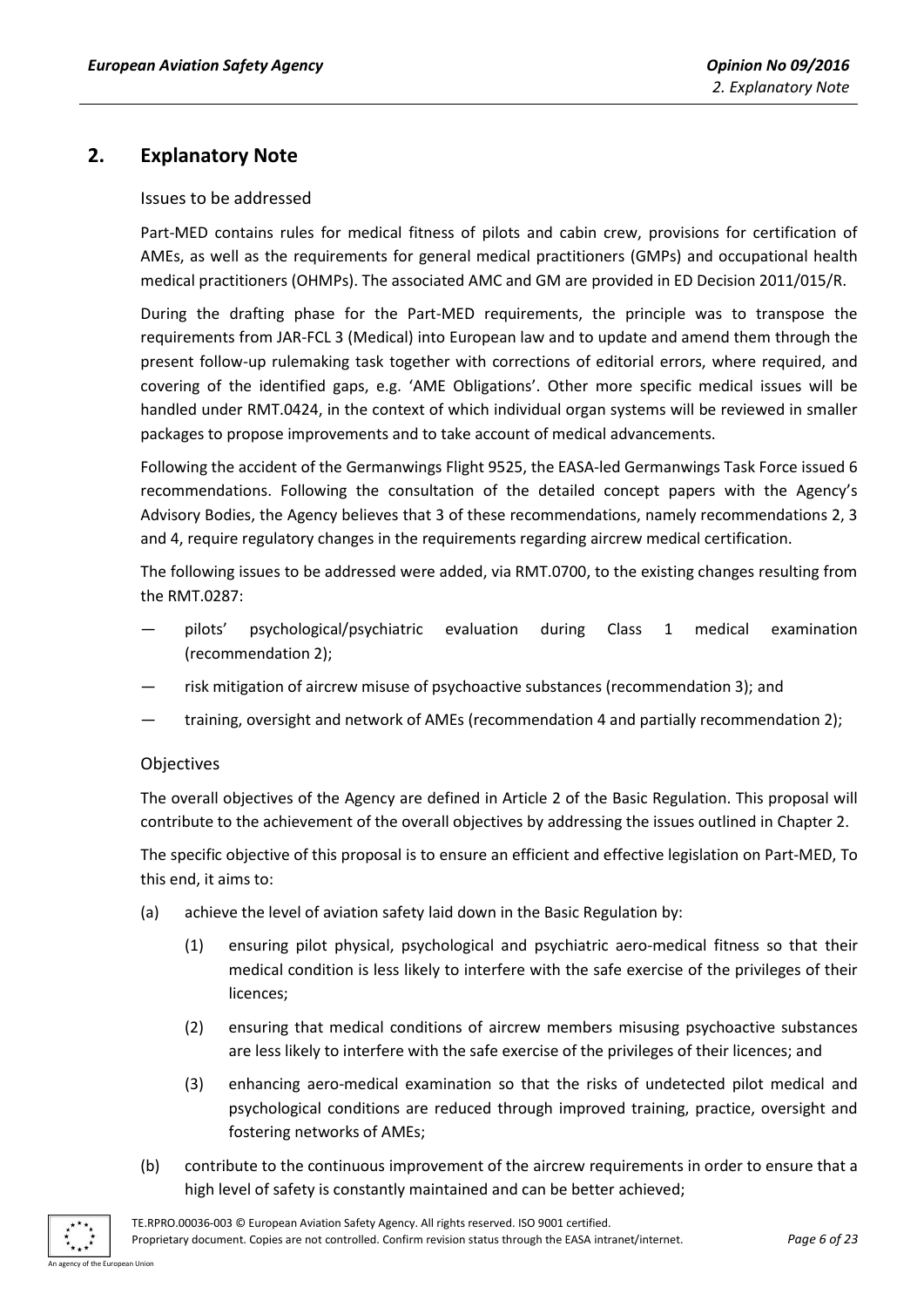- (c) correcting editorial mistakes and ensuring consistency of wording;
- (d) updating the medical provisions in the light of the new developments in the field of medicine; and
- (e) addressing consistency issues and gaps identified through the implementation experience (e.g. notification of the licensing authority in case of applicants for or holders of medical certificates that started medical examinations but did not complete them).

#### <span id="page-6-0"></span>Outcome of the consultation

Having duly taken into account:

- the comments received during the consultation phases of the RMT.0287 (NPA and CRD);
- the comments received during the RMT.0700 ToR consultation;
- the technical meeting held on 9 and 10 May for RMT.0700;
- the comments received during the consultation of the advisory bodies for RMT.0700; and
- the comments received during the Aircrew EASA Action plan Conference on 15–16 of June,

the main proposals put forward are the ones in the following sections.

#### <span id="page-6-1"></span>**2.1.1 Editorial corrections and changes for clarification and consistency**

- (a) Editorial changes are made to improve the text of Part-MED, to ensure consistency of wording and, where necessary, to clarify the meaning of an IR or AMC or GM. In some cases, paragraphs are rearranged to better align the IRs and AMC. These amendments are purely editorial and do not imply a technical change to the IR, AMC or GM.
- (b) The structure, wording and expressions used in Part-MED and in Commission Regulation (EU) 2015/340<sup>8</sup> are harmonised, where appropriate.

#### <span id="page-6-2"></span>**2.1.2 Subpart A — General requirements**

- (a) MED.A.010 'Definitions': The introduction of a definition for 'applicant' proposed in the NPA is deleted, as it did not provide for a better understanding of the applicable provisions, which also refer to applicants for a Part-FCL licence and applicants for a cabin crew attestation. Definitions for 'psychoactive substances', 'misuse of substances' and 'medical history' are introduced in order to ensure better understanding of the terms and harmonisation with Part ATCO.MED.
- (b) MED.A.025 'Obligations of the AeMC, AME, GMP and OHMP':
	- (1) Point (a)(3) is added mandating the notification of licensing authority, or, in case of cabin crew, the competent authority when the applicant provides incomplete, inaccurate or false statements on their medical history;

**<sup>.</sup>** 8 Commission Regulation (EU) 2015/340 of 20 February 2015 laying down technical requirements and administrative procedures relating to air traffic controllers' licences and certificates pursuant to Regulation (EC) No 216/2008 of the European Parliament and of the Council, amending Commission Implementing Regulation (EU) No 923/2012 and repealing Commission Regulation (EU) No 805/2011 (OJ L 63, 6.3.2015, p. 1) [\(http://eur-lex.europa.eu/legal](http://eur-lex.europa.eu/legal-content/EN/TXT/?qid=1468315553275&uri=CELEX:32015R0340)[content/EN/TXT/?qid=1468315553275&uri=CELEX:32015R0340\)](http://eur-lex.europa.eu/legal-content/EN/TXT/?qid=1468315553275&uri=CELEX:32015R0340).



TE.RPRO.00036-003 © European Aviation Safety Agency. All rights reserved. ISO 9001 certified. Proprietary document. Copies are not controlled. Confirm revision status through the EASA intranet/internet. *Page 7 of 23*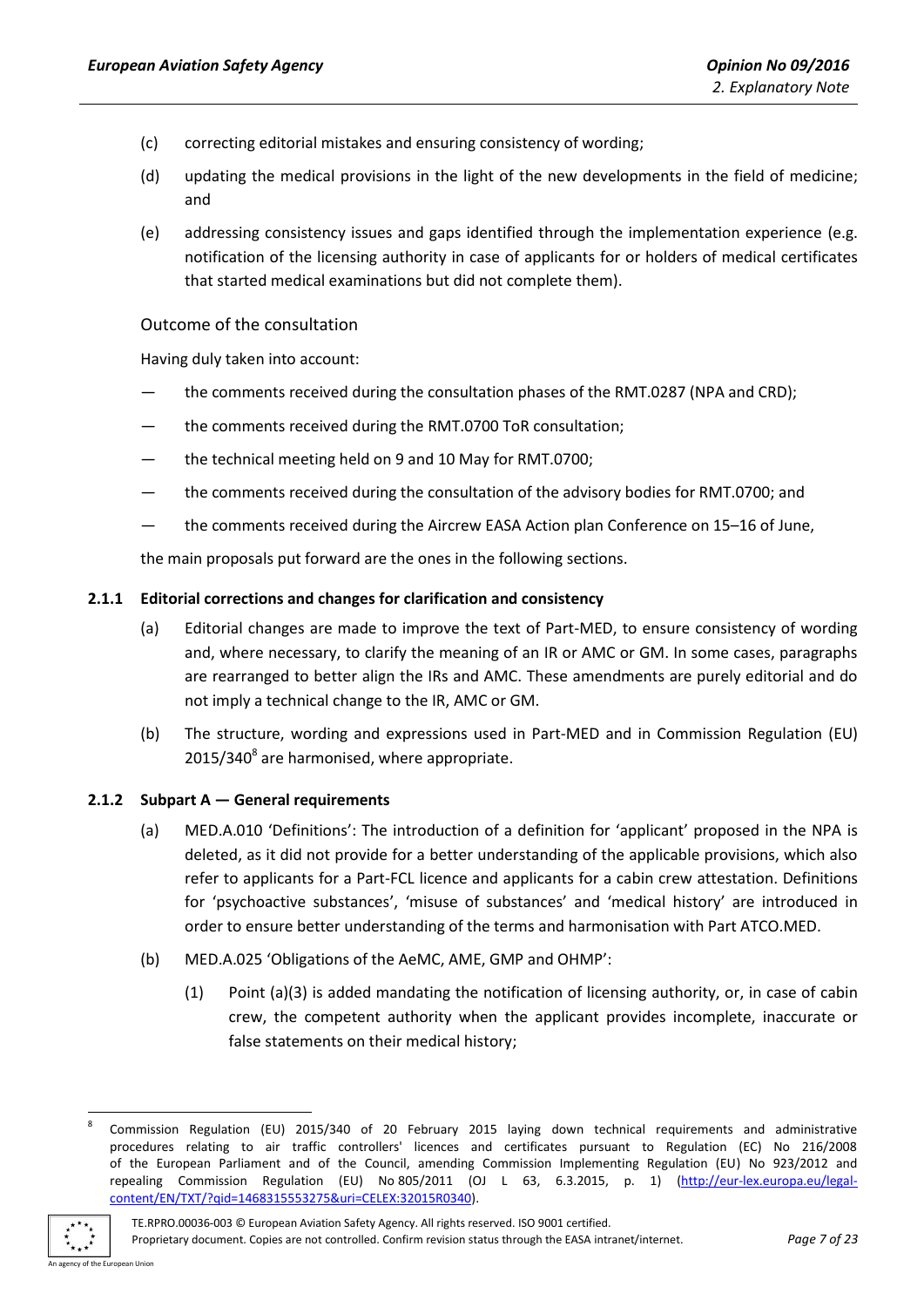- (2) Point (a)(4) is added mandating the notification of licensing authority if an applicant withdraws the application for a medical certificate at any stage of the process;
- (3) The NPA contained a proposal to delete point (b)(3) on the applicant's right to a review if assessed as unfit, for reasons explained in the NPA. In response to comments received, this point is retained; however, with more generic wording and including reference to the procedures of the competent authority.
- (c) MED.A.030 'Medical certificates': Changes are made because the medical certificate is only needed for the issue of the licence (in alignment with ICAO Annex 1 point 2.1.1.3) and for exercising the privileges of the applicable licence (in alignment with ICAO Annex 1 point 1.2.4.4).
- (d) MED.A.040 'Issue, revalidation and renewal of medical certificates': Point (f)(2) is amended to allow the licensing authority to ask for a medical certificate to be returned.
- (e) MED.A.046 'Suspension or revocation of medical certificates': The text is amended to be less burdensome than what was proposed in the NPA, as the licensing authority can choose, as appropriate, to ask the pilot to return a suspended medical certificate or not.

#### <span id="page-7-0"></span>**2.1.3 Subpart B — Requirements for pilot medical certificates — Section 1 — General**

#### **MED.B.001 'Limitations to medical certificates'**

- (a) The text in points (a)(1) and (b)(1) is amended to clarify the intent, which is to provide the possibility for a fit assessment with appropriate limitations only where the applicant is not likely to jeopardise the safe exercise of the privileges of the applicable licence. The aim is to allow competent authorities to consider medical advancements and to establish whether a fit assessment may be possible for certain medical conditions for which the existing provisions inevitably lead to an unfit assessment. Under new medical assessment protocols via research, it will be possible to collect specific data in a controlled aviation environment, and to develop specific risk assessments for certain medical conditions.
- (b) A new point (d)(2)(iii) is added, whereby requirements on who is to impose and remove operational safety pilot limitation (OSL) for LAPL medical certificates are introduced.
- (c) In response to comments received, a new point (d)(4) is added, whereby a new limitation, operational pilot restriction limitation (ORL), is introduced to ensure that holders of a class 2 or LAPL medical certificate either operate an aircraft with a safety pilot or without passengers.

#### <span id="page-7-1"></span>**2.1.4 Subpart B, Section 2 — Medical requirements for Class 1 and Class 2 medical certificates**

#### **2.1.4.1 General**

- (a) The aim of RMT.0287 was not to substantially change the specific medical requirements, but to apply editorial improvements, to address gaps identified, to ensure consistency of the wording, and to update the rules where feasible. More detailed amendments and technical improvements will be considered under RMT.0424 'Regular update of Part-MED', in the context of which organ systems will be addressed in individual packages, e.g. 'update cardiovascular system' or 'update respiratory system', etc.
- (b) Many provisions on the specific organ systems started with a general point which stated, for example, 'Applicants shall not suffer from any disorder of the […] system which is likely to

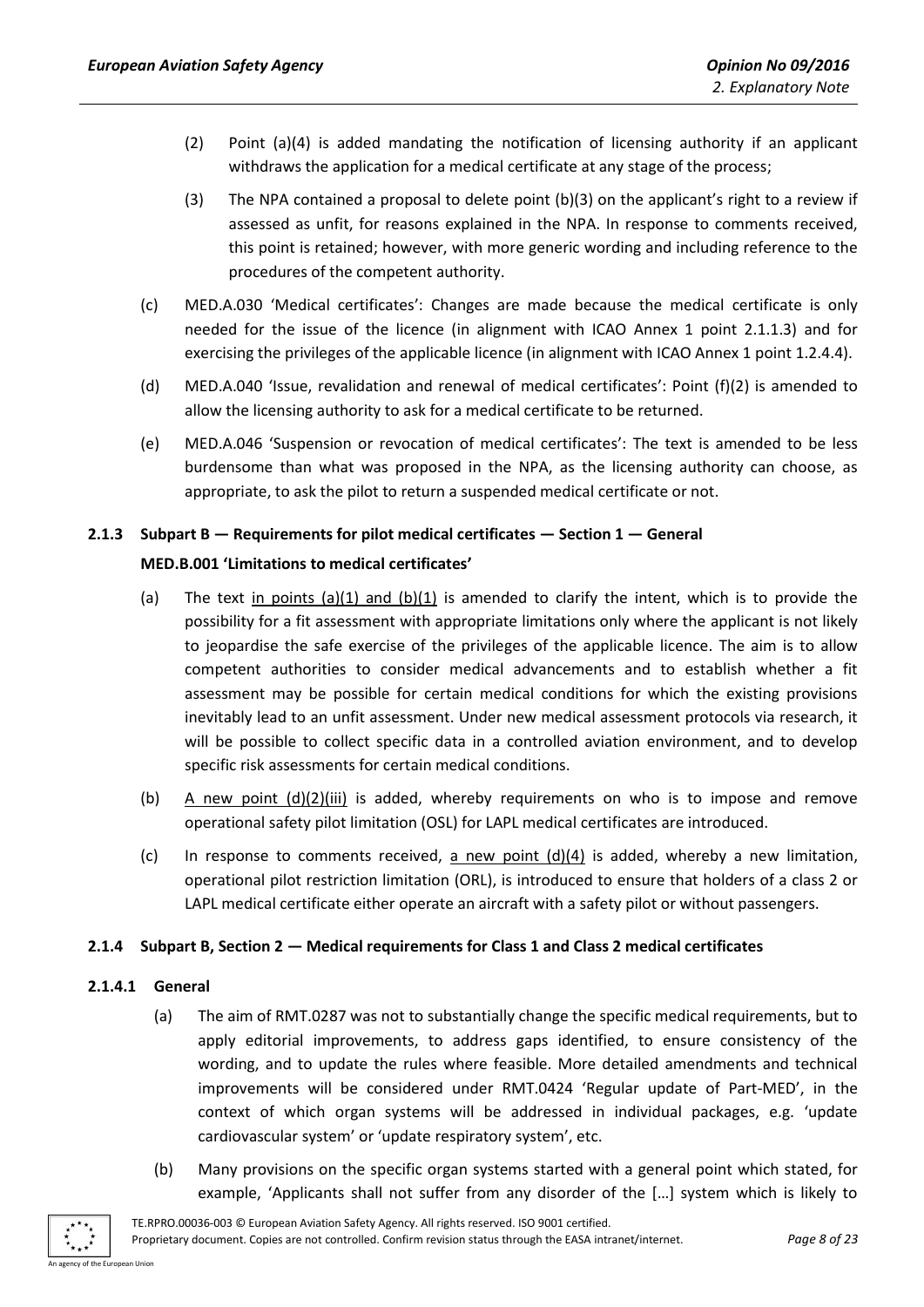interfere with the safe exercise of the applicable licence(s)'. This point is deleted, where appropriate, because it was considered to be a repetition of MED.B.005(a). In some cases, it is retained as it provides the necessary legal basis for the AMC.

#### **2.1.4.2 Cardiovascular system**

- (a) Class 1 and Class 2
	- (1) A new point (4) is added to MED.B.010(b) to cover the gap of other cardiological pathological conditions that are not specified in MED.B.010(b)(1) and (2).
	- (2) Blood pressure: The text for applicants taking medication to control blood pressure is amended to avoid the expression 'temporary suspension', which, according to comments received, creates an unnecessary administrative burden.
	- (3) Vasovagal syncope: Concerns were expressed by commentators that deletion of 'recurrent' from vasovagal syncope could lead to an unfit assessment for an 'one-off' (insignificant) event. The Agency agrees that an 'one-off' event should not systematically lead to an unfit assessment. The text is amended to 'vasovagal syncope of uncertain cause', which also reflects 'a single episode of disturbance of consciousness of uncertain cause' in MED.B.065.
	- (4) In the current provisions for LAPL, applicants with symptomatic hypertrophic cardiomyopathy should be assessed as unfit. This is added for Class 1 and Class 2, as it was missing from the existing rules. In addition, a new point (b)(4) for other cardiac disorders is added to the IR for Class 1 and Class 2, to support cardiac disorders which are currently addressed in the AMC for Class 1 and Class 2, but which are not included in the current IR.
- (b) Class 2

Examination: Multiple comments were received in support of the introduction of an electrocardiogram (ECG) at the initial examination for Class 2 applicants. Many commentators asked for the ECG to also be performed at the first examination after age 40, in line with the existing rules. Point (a)(1)(ii) of MED.B.010 is, therefore, amended to require a standard 12lead ECG at the initial examination, then at the first examination after age 40 and then at the first examination after age 50, and every 2 years thereafter. This is in line with the ICAO Annex 1 standard requiring an ECG at the first examination after age 40.

#### **2.1.4.3 Respiratory system**

#### Class 1

MED.B.015 did not include any reference to chronic obstructive pulmonary disease. It was mentioned only in AMC1 MED.B.015(b), that applicants with chronic obstructive pulmonary disease with minor impairment of pulmonary function may be considered for a fit assessment. The text in MED.B.015(d) is amended to include chronic obstructive pulmonary disease.

#### **2.1.4.4 Haematology**

Class 1 and Class 2

of the European Union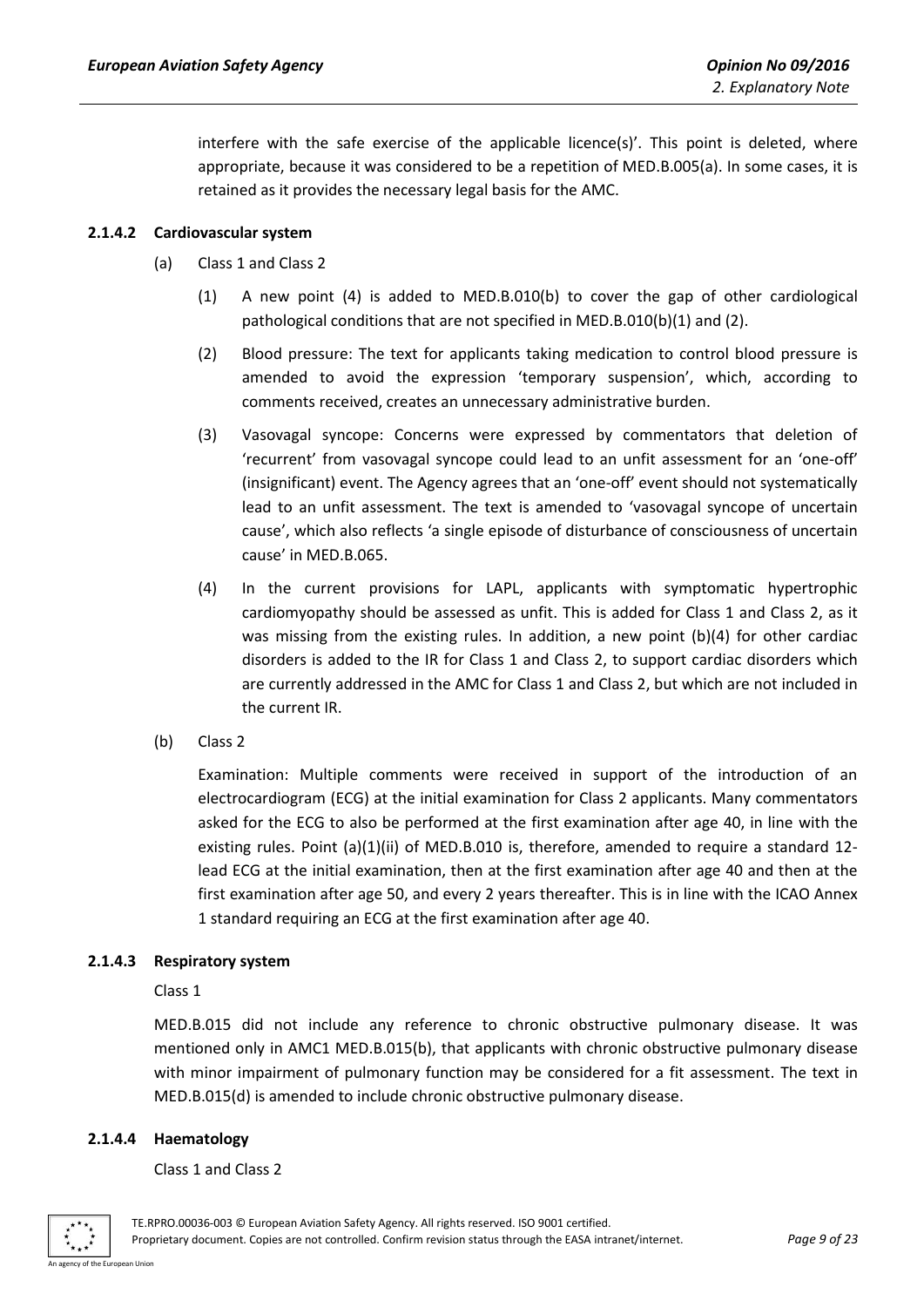Leukaemia: MED.B.030 is changed from 'chronic leukaemia' to 'leukaemia', as the AMC provide fit and unfit criteria for both acute and chronic leukaemia. In addition, this will ensure licensing authority involvement for acute as well as chronic leukaemia.

#### **2.1.4.5 Obstetrics and gynaecology**

#### Class 1 and Class 2

Pregnancy: Multiple comments were received regarding the burden of formally suspending the validity of the medical certificate after the 26th week of gestation and subsequently requiring a certificate renewal examination after the pregnancy before the pilot can exercise the privileges of her licence. Therefore, the text in MED.B.045 is changed to retain the same standards, such as 'recovery' but without mandating physical suspension of the medical certificate during the pregnancy or examination after the end of the pregnancy.

#### **2.1.4.6 Mental Health**

Class 1 and Class 2

- (a) MED.B.055 'Psychiatry' and MED.B.060 'Psychology' are merged under the new MED.B.055 'Mental health'
- (b) The new MED.B.055 'Mental health' introduces a new requirement for a comprehensive mental health assessment as part of initial class 1 medical examination.
- (c) In addition, the new MED.B.055 'Mental Health' includes a new requirement for drugs and alcohol screening as part of initial class 1 medical examination. Corresponding AMC have been developed to provide further details on drugs and alcohol screening. Also, AMC is added to allow the Member States to include additional drugs on the list of drugs to be tested and perform random drug screening tests during renewal/revalidation examination based on the risk assessment.
- (a) Terminology: As the term 'psychoactive' also includes medication such as sedatives and opioids, it was decided to use this throughout Part-MED and corresponding AMC, instead of 'psychotropic'.
- (b) The requirement for referral to, and consultation with, the licensing authority, was duplicated in MED.B.055(b) and MED.B.055(e), the rule is amended so that it now only remains under point (f) on aero-medical assessment.

#### **2.1.4.7 Neurology**

#### Class 1 and Class 2

The MED.B.065 text is changed to require further evaluation and also licensing authority involvement for applicants diagnosed with migraine, inflammatory central or peripheral nerve disease or disorders of the nervous system due to vascular deficiencies including haemorrhagic and ischaemic events, as this was missing from the existing provisions. Criteria for assessing applicants diagnosed with migraine are added to AMC1 MED.B.065.



TE.RPRO.00036-003 © European Aviation Safety Agency. All rights reserved. ISO 9001 certified. Proprietary document. Copies are not controlled. Confirm revision status through the EASA intranet/internet. *Page 10 of 23*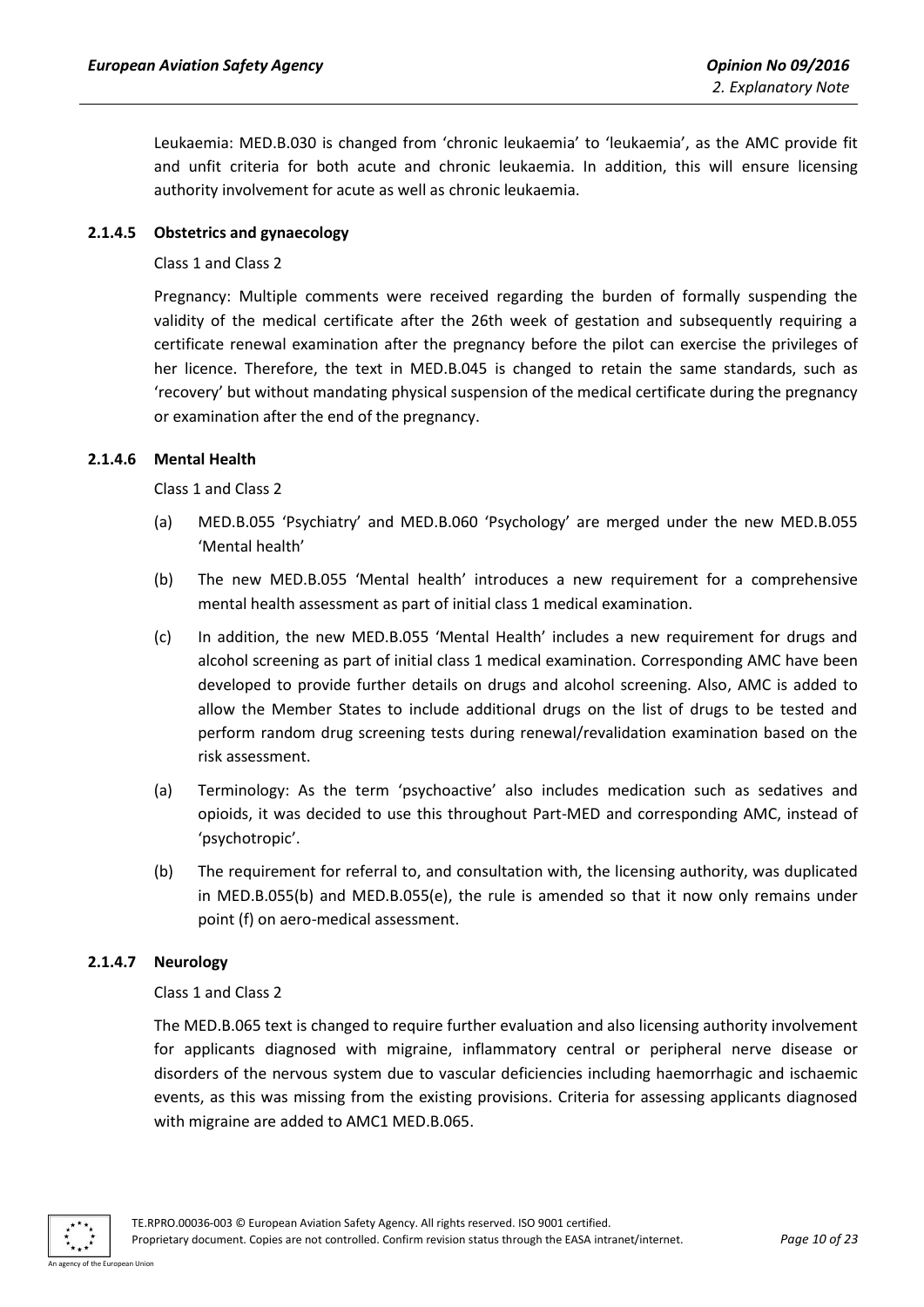#### **2.1.4.8 Visual system**

#### Class 1

Refractive error: Additional criteria and examinations are introduced for applicants with hypermetropia exceeding +5.0 dioptres. One of the criteria is to require corrected distant visual acuity in each eye to be 6/6 or better. As this is more restrictive than the 6/9 required for initial applicants according to the IR, it is moved to the IR (MED.B.070(c)). This does not directly conflict with ICAO Annex I which sets a general standard of 6/9 or better. Referral to the licensing authority is also moved from the AMC to MED.B.070(c).

#### **2.1.4.9 Colour vision**

Class 1

Colour vision testing: AMC1 MED.B.075 indicates that the applicant should be a normal trichromat to pass the anomaloscopy test; this would be more restrictive than the IR, so it is added to MED.B.075(b)(2).

#### **2.1.4.10 Otorhinolaryngology (ENT)**

Class 1 and Class 2

- (a) There was a change proposed in the NPA text for MED.B.080 which was unclear. This is amended to correctly reflect the original intention, i.e. that hearing shall be tested with puretone audiometry for Class 1 medical certificates, and for Class 2 medical certificates when an instrument rating or en route instrument rating is to be added to the licence  $(MED.B.080(a)(1)(i)).$
- (b) 'Sequelae of surgery of the internal or middle ear' is added to MED.B.080(b) as it was missing from the existing provisions and further examination is appropriate. Criteria for the assessment are added to AMC1 MED.B.080(j) .

#### <span id="page-10-0"></span>**2.1.5 Subpart B, Section 3 — Specific requirements for LAPL medical certificates**

#### **2.1.5.1 LAPL urine test**

In response to multiple comments received, the urine test will not be deleted from the IR (MED.B.095(c)). Commentators explained that the test was simple, inexpensive and beneficial for identifying safety-relevant conditions or for early detection of metabolic or kidney conditions.

#### <span id="page-10-1"></span>**2.1.6 Subpart D — Requirements for AME, GMP, OHMP**

#### **2.1.6.1 Section 1 — Aero-Medical Examiners (AMEs)**

(a) MED.D.010 'Requirements for the issue of an AME certificate': One comment suggested that 'hold a Certificate of Completion, or have other evidence, of specialist medical training' in point (a) should be changed to 'either hold a Certificate of Completion of specialist training, or a statement from the doctor's national regulatory body that the applicant is eligible to work as a specialist in that country'. MED.D.010 is changed to make it clear that the intent was for the applicant to have evidence of completion of specialist medical training.

of the European Union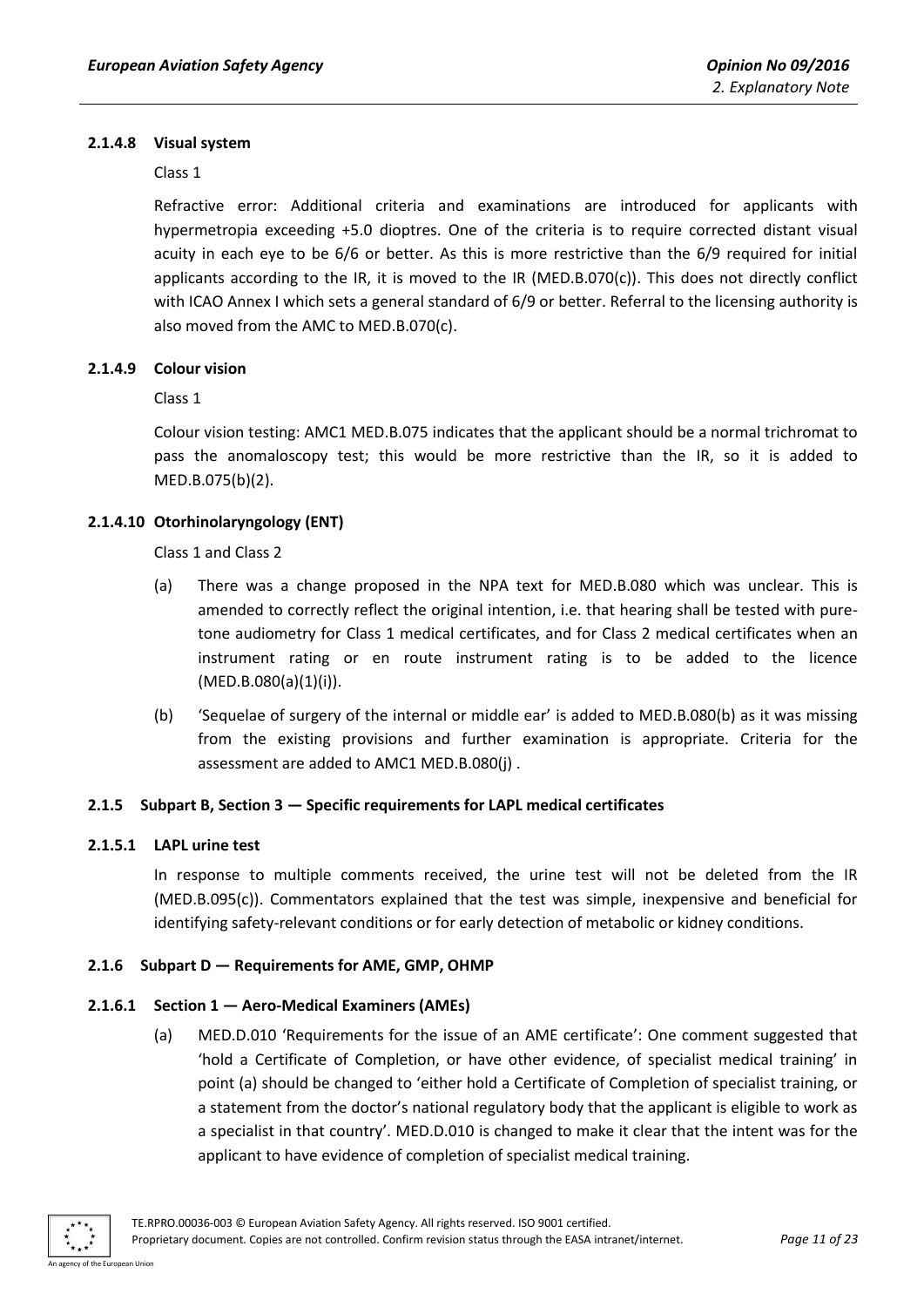- (b) MED.D.015 'Requirements for the extension of privileges': Comments received indicated that the rule on practical training at an AeMC (in point (c)) was difficult to comply with. The Agency established, during a meeting with medical experts, including representation from competent authorities, that the duration of practical training ranged between 2 and 10 days across the EASA Member States. Therefore, a duration of 2 to 4 days is introduced in MED.D.015, in order to keep the minimum and maximum to a reasonable duration.
- (c) MED.D.030 'Validity of AME certificates': The wording is changed to include new requirements for AMEs to demonstrate maintenance of aero-medical competency in order to revalidate/renew their AME certificate. New requirements for the renewal of AME certificate are introduced.

The expression 'medical practitioner' which may be referred to in different ways across the EASA Member States is replaced for better understanding. The wording of MED.D.010(a) is replicated instead (i.e. licensed to practise medicine).

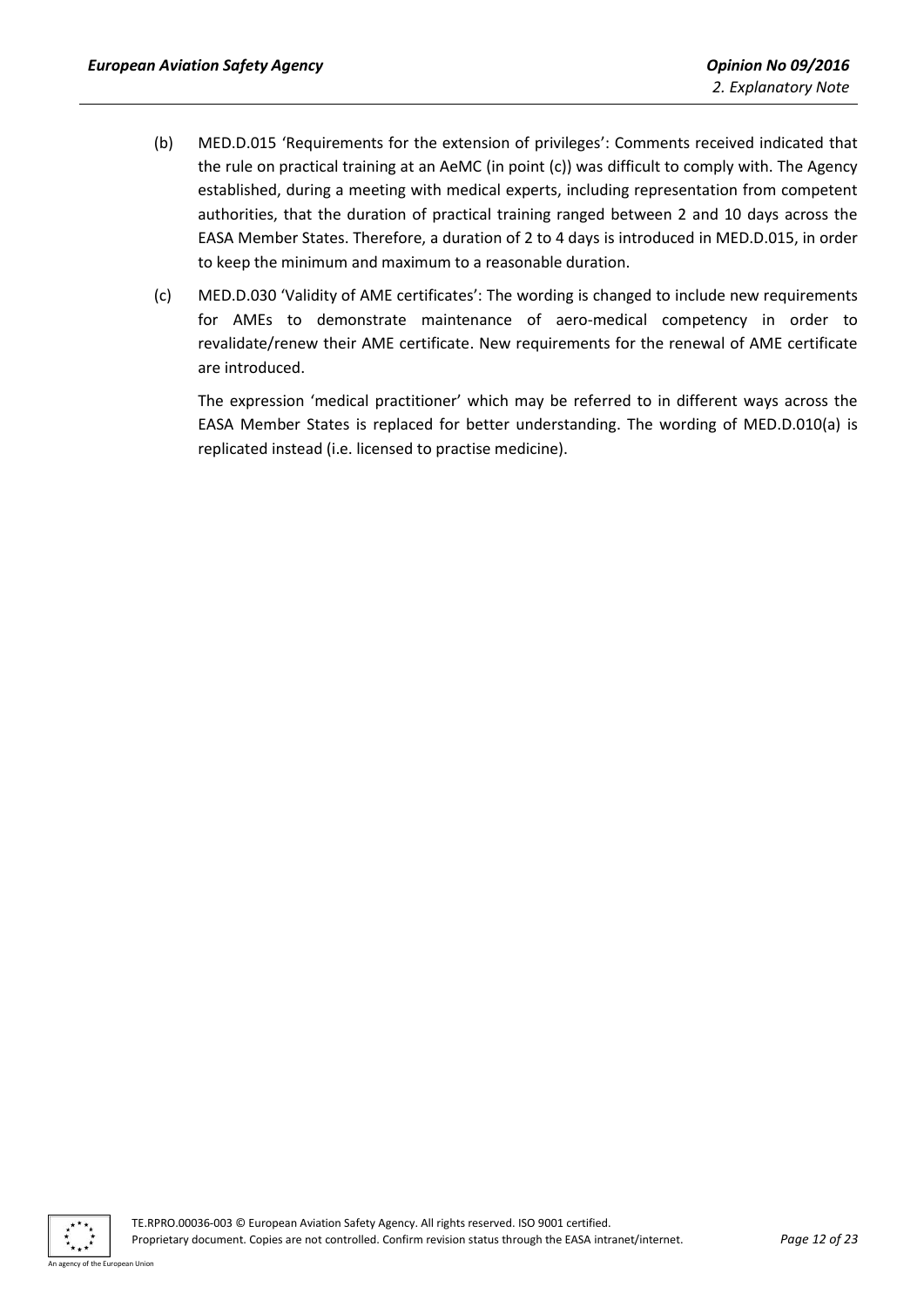## <span id="page-12-1"></span><span id="page-12-0"></span>**3. Regulatory impact assessment (RIA)**

Issues to be assessed with the RIA

#### **Background**

Part-MED contains rules for medical fitness of pilots and cabin crew, provisions for certification of AMEs, as well as the requirements for GMPs and OHMPs. The associated AMC and GM are provided in Decision 2011/015/R of the Executive Director of the European Aviation Safety Agency.

During the drafting phase for the Part-MED requirements that are presently in place, the underlying principle was to transpose the requirements from JAR-FCL 3 (Medical) into European law in order to facilitate implementation of Part-MED. The follow-up rulemaking task, RMT.0287 and RMT.0288, was already envisaged at that time with the specific objective of reviewing and amending the initial version, correcting editorial errors, covering gaps where required, and also ensuring consistency as promised during the discussions on Part-MED in the EASA Committee during the adoption phase of the Aircrew Regulation. This RMT should also address possible implementation and transitional problems (e.g. specifying the duration of AME practical training).

More detailed amendments and technical improvements will be considered in the context of RMT.0424 'Regular update of Part-MED', where organ systems will be addressed in individual packages, e.g. 'update cardiovascular system' or 'update respiratory system', etc.

During the Medical Expert Group (MEG) meetings held since 2011 — after the publication of the Aircrew Regulation — some of the EASA Member States pointed out that certain requirements (e.g. practical training of AMEs (MED.D.015)) were either ambiguous or open to interpretation and that led to implementation problems and subsequently problems in maintaining the same level of safety in all EASA Member States. Therefore, proposals for amending the regulation were made almost in every MEG meeting.

Following the accident of the Germanwings Flight 9525, the EASA-led Germanwings Task Force examined the preliminary findings of the safety investigation led by the French BEA and issued 6 recommendations in order to reduce the risk of such a disaster happening again, and to ensure that the overall system is improved in a proactive manner.

The Task Force focused on the initial and recurrent medical assessments of pilots including psychological evaluation (Recommendation 2), the AME framework and aero-medical data systems (Recommendation 4); however, they recognised that the misuse of drugs and alcohol (Recommendation 3) is one of the disorders potentially affecting the mental health of pilots for which screening tests are readily available.

The Agency decided to include the mitigating measures for the safety risks identified by the EASA-led Task Force in this Opinion as they consist of further amendments to requirements that were already proposed by RMT.0287. An analysis of the recommendations requiring changes in the requirements regarding aircrew medical certification is provided below.

## **Recommendation 2 — Psychological/psychiatric assessment of applicants for Class 1 medical certificates**

Medical and psychological conditions of flight crews, if not detected, can lead to a tragic outcome.



TE.RPRO.00036-003 © European Aviation Safety Agency. All rights reserved. ISO 9001 certified. Proprietary document. Copies are not controlled. Confirm revision status through the EASA intranet/internet. *Page 13 of 23*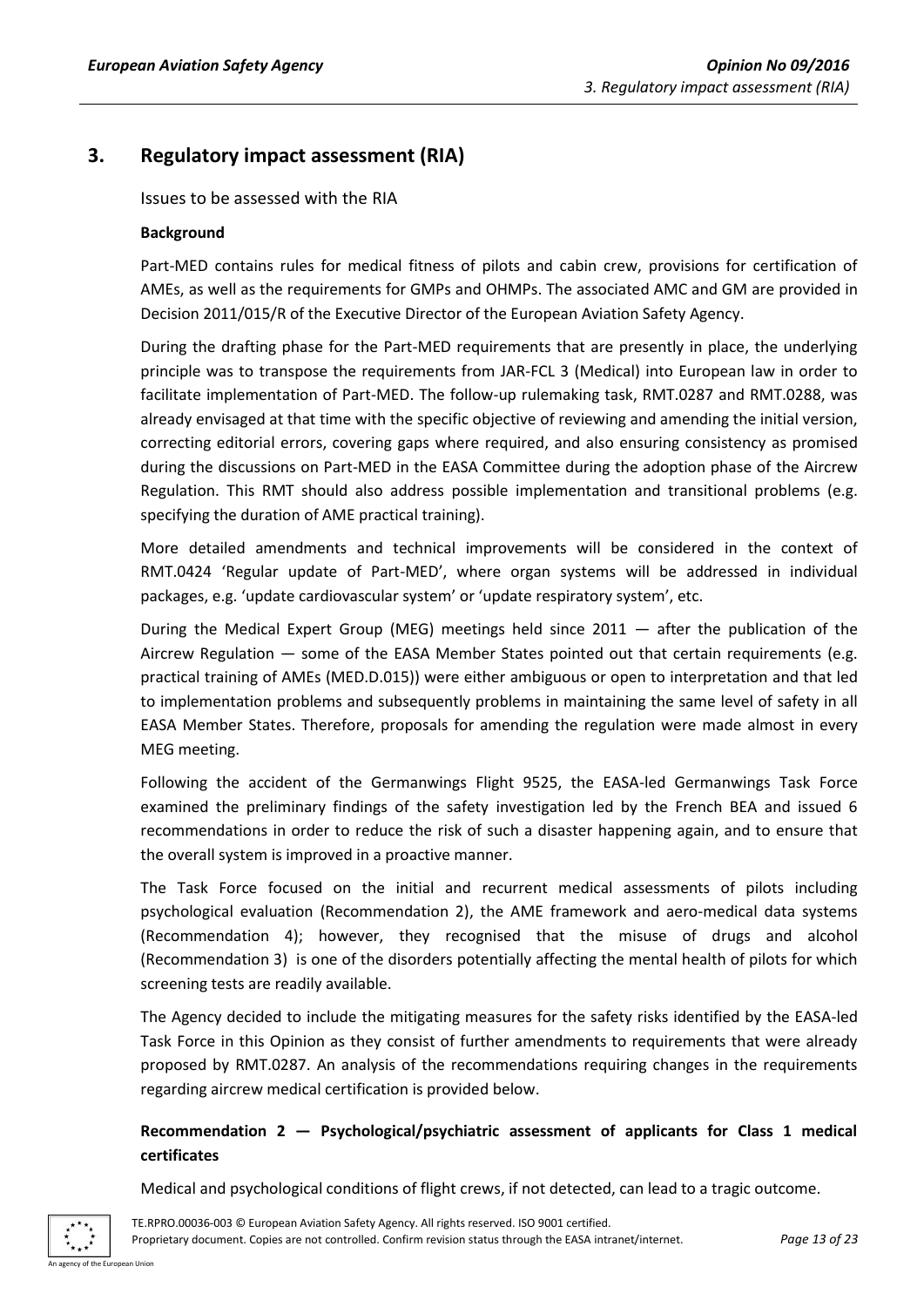It is recognised that:

- although the overall number of aviation accidents with a medical cause or contribution is small, they have the propensity to result in rare, catastrophic accidents; and
- not all medical events are predictable.

An initial Class 1 medical assessment includes a review of the medical history, examination and several tests, among which a general mental health assessment. If the medical history or discussion raises concerns about the candidate's psychiatric or psychological status, the candidate is referred to a psychiatrist or a clinical psychologist for review prior to their fit status being decided.

The system puts emphasis on the ability of the AMEs to detect disorders in all fields of medicine, including psychiatric and psychological disorders. Sometimes these disorders are difficult to detect, for example because no early symptoms exist, or when individuals are not open about their symptoms, thoughts or behaviour.

Psychiatric conditions or disorders, which are likely to interfere with the safe exercise of the privileges of the licence, may remain undetected. The probability of such occurrences depends on the competency of physicians performing aero-medical assessments. Currently, aero-medical assessments of pilots include questions and interview techniques that can be used to assess mental fitness. However, it is recognised that the effectiveness of such methods is limited due to the following:

- Clinical signs of psychiatric deficiencies may vary over time.
- Aero-medical training in psychology/psychiatry of AMEs does not provide them with the sufficient knowledge to diagnose (and treat) these medical conditions on a professional level.
- There are barriers affecting a frank discussion on mental health issues between an AME and a pilot.

In addition, no systematic satisfactory psychiatric assessment is required for the renewal of class 1 medical certificates of applicants with an established medical history of psychiatric condition such as: mood disorder, neurotic disorder, personality disorder, mental or behavioural disorder or misuse of psychoactive substances.

Consequently, current aero-medical assessment techniques do not efficiently address the risks related to psychiatric conditions which are likely to interfere with the safe exercise of the privileges of a licence, as initially intended by MED.B.055.

Furthermore, currently aero-medical assessments do not include systematic psychological assessment. Therefore, psychological deficiencies, which are likely to interfere with the safe exercise of the privileges of the licence, may remain undetected, for the reasons explained above.

Consequently, current aero-medical assessment techniques do not efficiently address the risks related to mental or behavioural disorders which are likely to interfere with the safe exercise of the privileges of a licence, as initially intended by MED.B.060.

The available guidance on risk assessment for pilot incapacitation in a multi-crew environment is not adapted to mental impairment and incapacitation. Mental illnesses may lead to deliberate harmful actions, which may be conducted to 'maximise damage'. The second pilot can be physically prevented

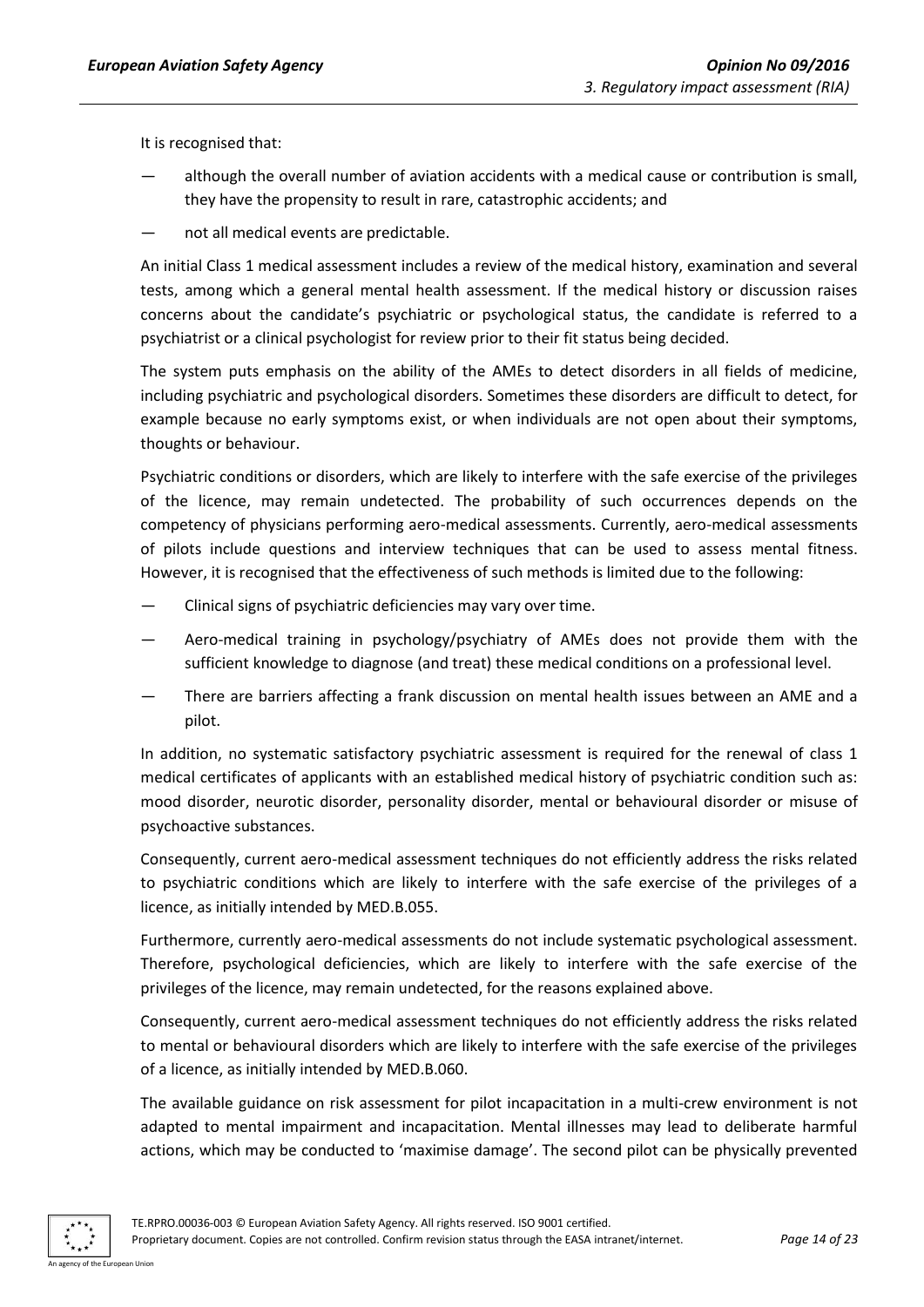from taking over. Acceptable mitigation measures for other medical incapacitations are not adequate for mental impairment.

#### **Recommendation 3 — Psychoactive substances testing for initial Class 1 medical examination**

The misuse of psychoactive substances is one of the few disorders that has the potential to affect the mental health of pilots, for which screening by means of biochemical tests is available.

The misuse of psychoactive substances may substantially increase risk-taking behaviours. Therefore it is unlikely that pilots engaged in such problematic psychoactive substance use, will readily refrain from exercising the privileges of their licence and related ratings or certificates, as initially intended by MED.A.020.

Currently, aero-medical assessments of pilots include questions and interview techniques that can be used to assess mental health and consequently substance-induced mood disorder. However, it is recognised that the effectiveness of such methods is limited due to the following:

- Clinical signs of mental or behavioural disorders may be easily compensated by educated persons.
- The physicians performing aero-medical assessments receive insufficient training on mental health evaluation techniques.
- There are barriers affecting a frank discussion on mental health issues between an AME and a pilot.

#### **Recommendation 4 — Training, oversight and network of AMEs**

Current requirements on training of AMEs follow a similar template for all trainees without differentiation based on their previous competency. A competency-based training programme is very difficult to implement especially for the initial training but may be much easier to implement for refresher training. Such a competency-based refresher training programme should take into account the outcomes of a risk assessment related to incidence of certain medical conditions of aircrew as well as a risk assessment based on the continuous oversight and competency of AMEs.

Current rules on the auditing of AMEs and visits by medical standardisation teams are compliancebased and focus on written processes and facilities. The main recommendation from the Task Force in this domain was to shift focus from aero-medical audits to the assessment of AMEs' performance including the application of their knowledge in practice.

Moving to a performance-based audit and oversight system would bring great benefits by showing the actual issues faced by AMEs when making judgements on pilot fitness. This assessment of the AME performance should demonstrate how their knowledge is applied in practice. To support this change, authority medical assessors should receive training in performance-based audit techniques.

A general oversight of aero-medical practice and proper aero-medical decisions can be achieved by continuous oversight of aero-medical assessments in the digital systems used by the competent authorities. Any individual deviation can be registered, evaluated and completed with comments. The evaluation should include the number of mistakes made by the AME, the analysis of the severity of the mistakes, conclusions based on the analysis, and individual recommendations for the improvement of the AME's work as applicable.

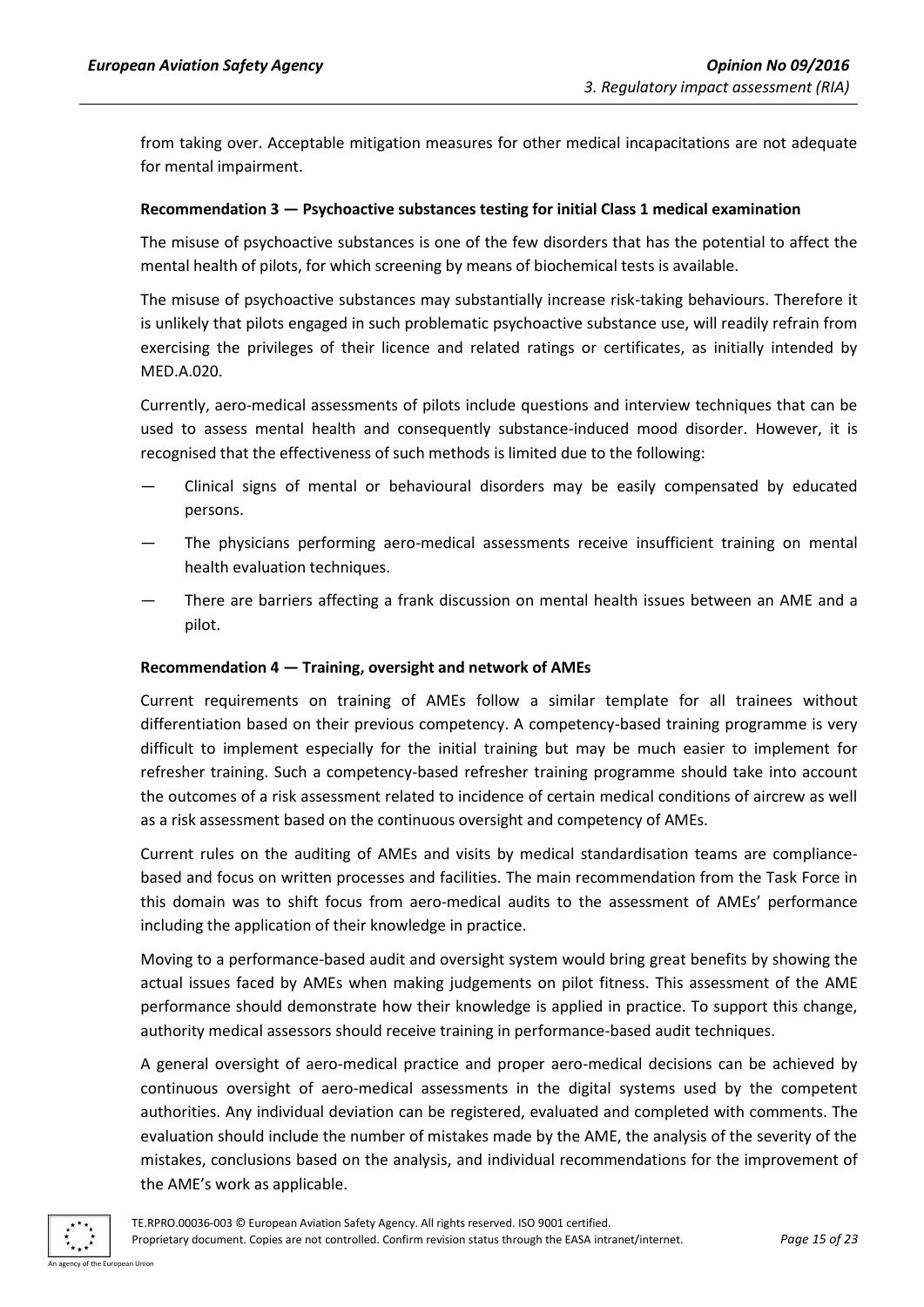The oversight programme should promote best aero-medical practices and encourage competent authorities to share them with their AME community. Nationwide review of the AMEs' performance and discussions related to the typology of the most frequent mistakes should be regularly conducted by aero-medical assessors or accredited heads of AeMCs. Performance indicators and targets, aiming to reduce the most frequent and common mistakes, should be discussed and set on the largest possible consensual basis involving AMEs.

Although competency per se does not reliably predict performance in clinical practice, it is necessary to maintain and strengthen the aero-medical competency of the AME. Taking in account recent developments in medical clinical specialist training where periodical examinations are, or will become, mandatory, as well as already implemented systems within the aviation medicine environment, the high majority of the consulted stakeholders considered that it is recommendable to mandate such examinations as assessment tools for aero-medical competency of AMEs. The examination can also be used in cases of application for renewal after previous loss of AME certificate due to lack of aeromedical competency.

The effectiveness of promoting better performance of AMEs can be further increased by establishing small AME peer support groups (PSGs), which will have contacts both via the communication network (email, telephone), and also hold 3 to 4 group meetings a year. These AME groups enhance the professional education and competency as well as the trust relationship amongst colleagues by encouraging the sharing of experience and socialising. Such socially shared knowledge has an interactive nature. The view of the Task Force to create AME networks fits perfectly the reasoning that was behind the implementation of GMP PSGs in many countries (e.g. Ireland, the UK, the Netherlands, Norway). Many AMEs do their aero-medical work part-time or work in professionally isolated conditions and, therefore, perform a limited number of aero-medical examinations per year with consequently limited opportunities to gain experience with borderline and contentious cases. The aim of the small group network is professional support and educational enhancement. The PSG should be chaired by a leader who is experienced in peer review as well as communication and interview techniques.

Experience with GMP PSGs shows that group members feel that the meetings are a safe place to discuss their personal and professional difficulties. They build up a social/professional network with low thresholds to consult each other about difficult cases, also between meetings.

#### **Stakeholders affected**

The stakeholders affected are:

- flight crew as regards the maintenance of their fitness (e.g. migraine will require further evaluation);
- AMEs, AeMCs, GMPs and OHMPs because of their assessments and training programme in order to maintain their compliance with the changes in Part-MED and AMC/GM to Part-MED; and
- competent authorities because of the certification and oversight procedures in order to maintain compliance with the changes in Part-MED and AMC/GM to Part-MED.

#### **How could the situation evolve?**

The safety risks identified by the EASA-led Germanwings Task Force were also independently identified by other investigation bodies. The gaps in the system may allow pilots with psychiatric conditions,

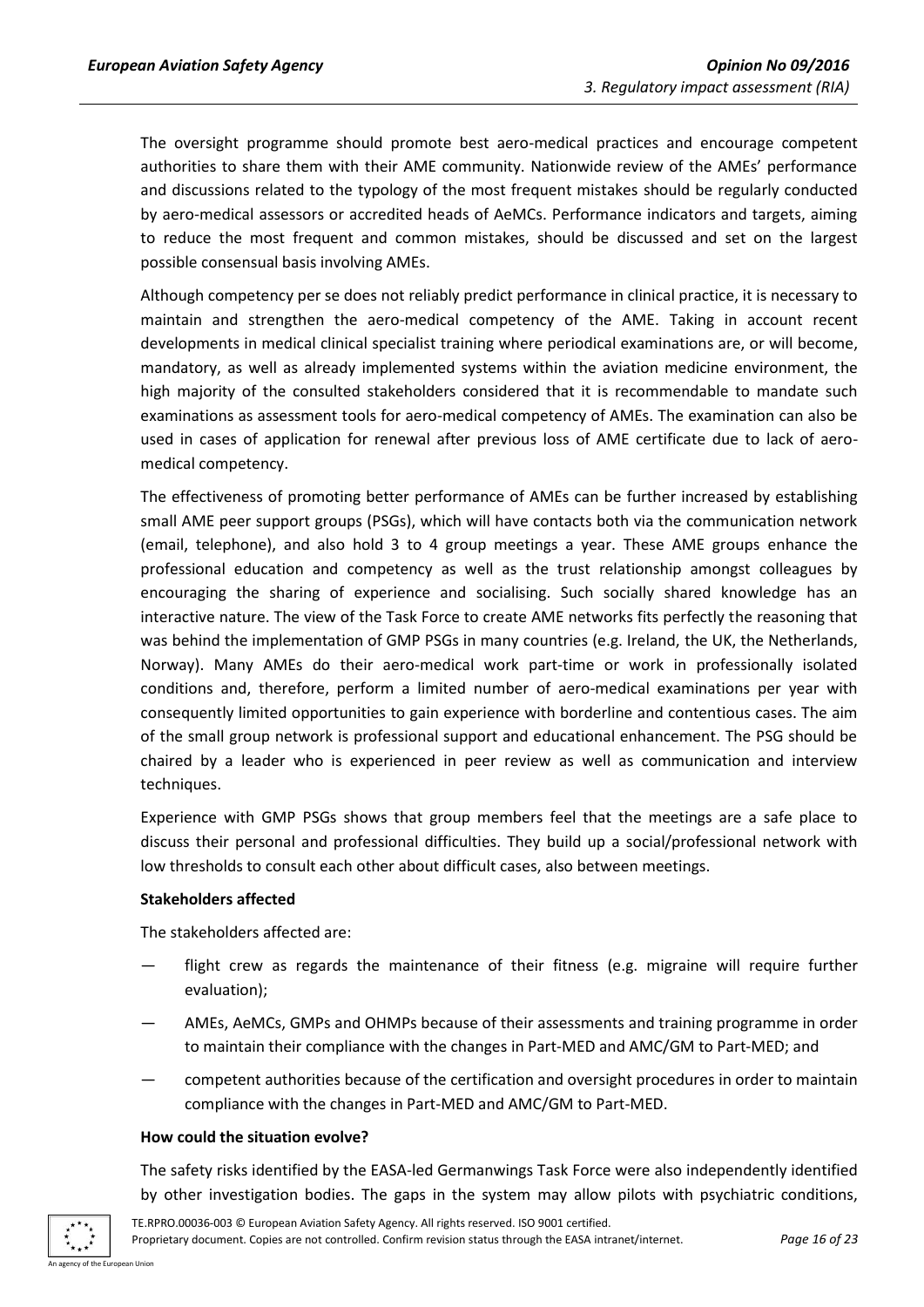including drugs or alcohol dependency, to exercise the privileges of their licence, thus endangering public safety. As shown above, the persons that have an established medical history or clinical diagnosis of a psychiatric condition may have, as symptoms of their condition, certain mental or behavioural impairment that would make it difficult for them to understand and admit that they pose a safety risk for them and for their passengers and colleagues. Non-reporting by the AME of possible fraud attempts along with insufficient training and oversight of AMEs may allow unfit flight crew to perform flying duty, endangering thus flight safety.

This may lead, in case the issues are not solved, to more and more pilots with disqualifying medical conditions being able to take advantage of the identified gaps in the system and thus endanger flight safety.

In addition, without updating Part-MED, some of the requirements would still be misinterpreted and not up to date with recent medical guidelines and recommendations. The level of uncertainty on the implementation of Part-MED requirements by competent authorities would remain; this could cause misinterpretation of key requirements with potential negative effects on safety. Furthermore, without this update, the system would allow people to circumvent some of the requirements (e.g. applicants could start medical examination with more than one AMEs, allowing thus fraud attempts from the pilots that were unfit by starting multiple examinations and finishing where they would see the most favourable potential assessment).

#### **Options**

<span id="page-16-0"></span>The below options take into consideration the consistency issues and gaps identified through the implementation experience (RMT.0287) and the safety improvements proposed by the EASA-led Germanwings Task Force (RMT.0700).

#### **List of options**

- Option 0: Maintain the current version of Part-MED (baseline scenario).
- Option 1: Make only editorial changes without taking into account the identified gaps.

Option 2: Amend the provisions that address the identified gaps (e.g. mental health assessment of the class 1 applicant training and oversight of AMEs; AME obligations), but without taking into account editorial changes.

Option 3: Update Part-MED as presented in the Annex to this Opinion, which encompasses both Option 1 and Option 2.

#### <span id="page-16-1"></span>Impact analysis

#### *Safety impacts*

Option 0: No supplementary benefits will be gained.

Option 1 would bring slight improvements for countries where part of the requirements are misinterpreted due to editorial mistakes.

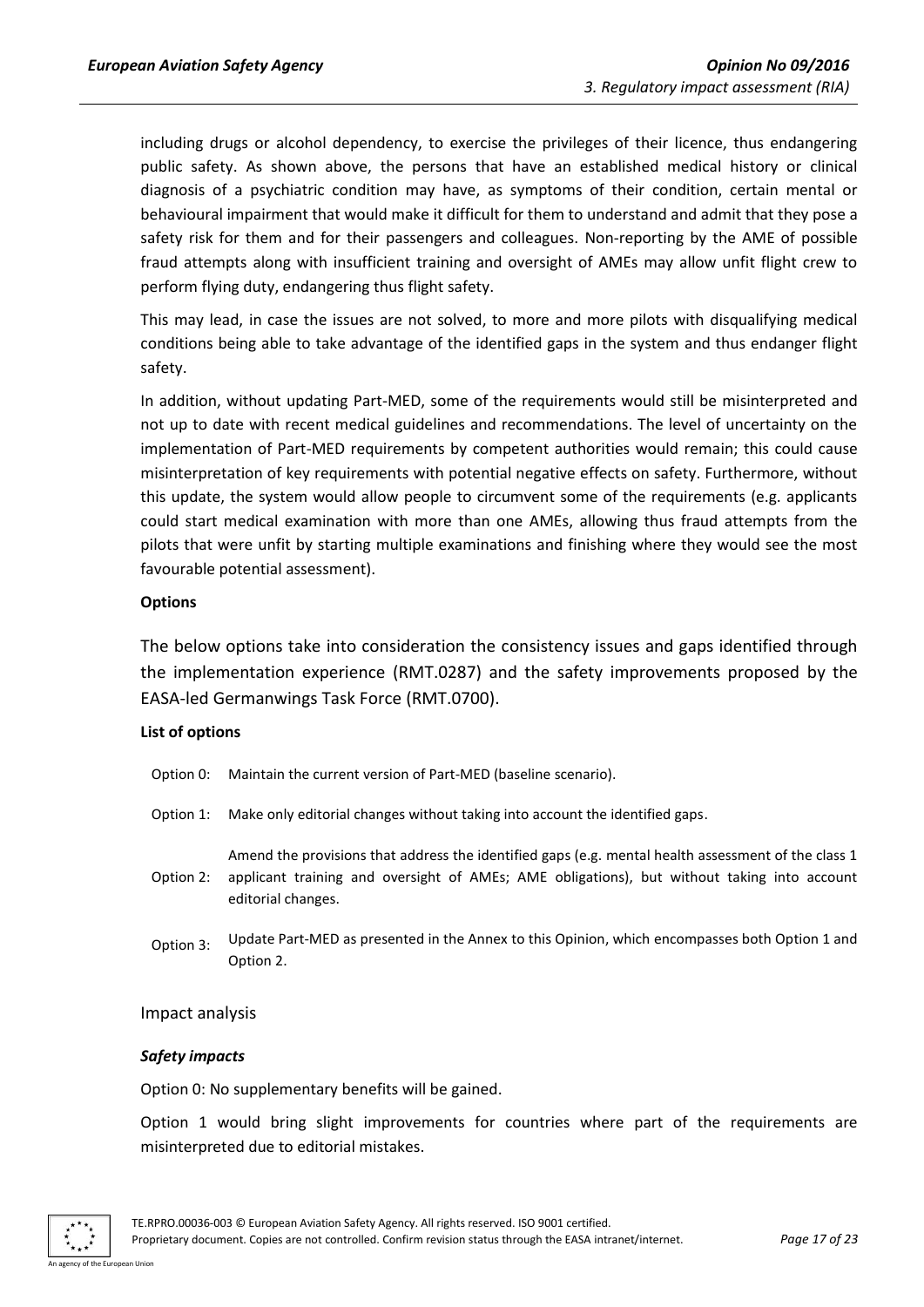Option 2 would bring improvements to safety by filling the gaps related to AME oversight, training and obligations and medical certificate holders' obligations. New requirements on drugs and alcohol screening and comprehensive mental health assessment as part of the initial class 1 examination will further increase the level of safety.

Option 3 would have a high positive safety impact by solving both consistency and editorial problems as well as harmonising the obligations of AMEs and licence holders.

#### *Environmental impacts*

Not applicable.

#### *Economic impacts*

Option 0: The current version of Part-MED is already implemented and in force; therefore, no economic impacts.

Option 1 would have non-significant economic impacts as the changes do not require any change in the way the medical examination and assessment are performed.

Option 2 could slightly increase the workload for AMEs, AeMCs (e.g. comprehensive mental health assessment and new investigations, as well as enhanced follow-up for flight crew with a history of psychiatric condition) and competent authorities (e.g. complexity of AME certification, oversight and competency evaluation, as well as approval of new training programs for AMEs). The requirements on drugs and alcohol screening and comprehensive mental health assessment as part of the initial class 1 examination may increase the costs of the medical examination.

Additionally, the new requirements and AMC/GM for AME training will have a negative economic impact on the AMEs due to the an increase of the costs for both advanced and recurrent training.

However, the new limitation 'ORL' will allow Class 2 and LAPL holders to operate an aircraft with a safety pilot on board or without passengers; this would encourage more applicants for the abovementioned categories to attend a training programme and therefore would create more business opportunities for training organisations. Due to the low foreseen number of beneficiaries of the 'ORL' limitation, the positive economic impact of this change will only partially compensate for the negative economic impact presented above.

Option 3 would have the combination of the impacts described for Options 1 and 2.

#### *Impacts on General Aviation*

Option 0: No supplementary benefits will be gained.

Option 1 would have no impact on General Aviation as the changes do not require any change in the way the medical examination and assessment are performed.

Option 2 would bring benefits for General Aviation by introducing a new limitation 'ORL' that will allow Class 2 and LAPL holders to choose to fly with a safety pilot on board or fly without passengers. This would encourage Class 2 and LAPL holders to keep flying, even if they no longer comply with all class 2 medical requirements, but they are considered to be not likely to jeopardise flight safety.

Option 3 would have a similar impact as that of Option 2.

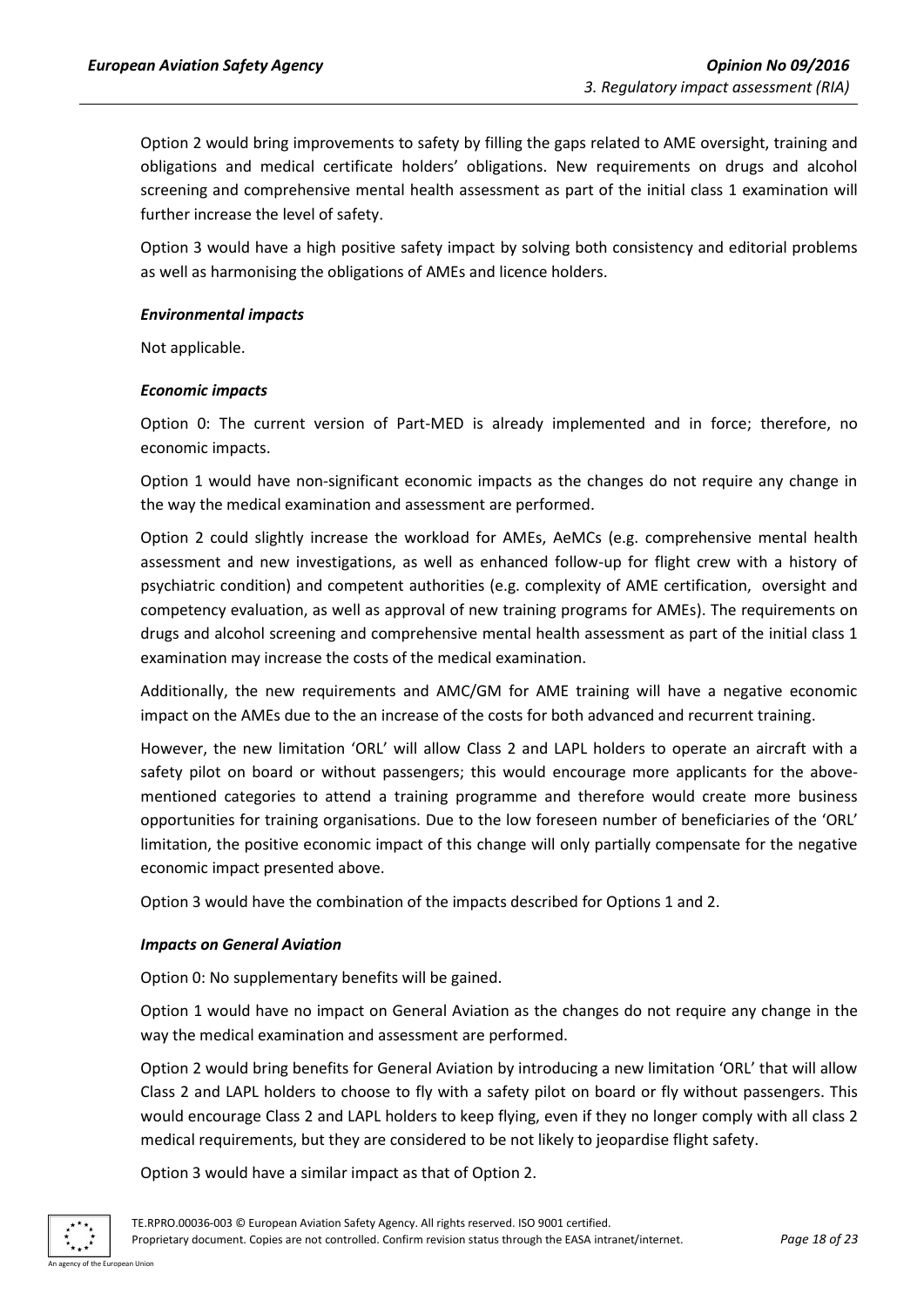#### *Better regulation and harmonisation impacts*

Regulatory harmonisation across EASA Member States is ensured by Options 1, 2, and 3. However, Option 3 respects the principles of 'better regulation' with proportionate requirements, together with more efficient and effective legislation. Hence, it has a higher positive impact: it would indeed cover gaps, correct editorial mistakes and ensure consistency of wording that would be very helpful in the implementation process.

#### <span id="page-18-0"></span>Conclusion

As summarised in **Table 1,** Option 3 offers the most positive impacts across the different criteria. It will allow the implementation of requirements for medical certification of aircrew.

| <b>Impact criterion</b> | Option 0       | <b>Option 1</b> | <b>Option 2</b> | <b>Option 3</b> |
|-------------------------|----------------|-----------------|-----------------|-----------------|
| Safety                  |                |                 | $++$            | $^{\mathrm{+}}$ |
| Environment             | Not applicable | Not applicable  | Not applicable  | Not applicable  |
| Economic                |                |                 | U/-             | 07.             |
| <b>General Aviation</b> |                |                 |                 |                 |
| Better regulation and   |                |                 |                 | $^{\mathrm{+}}$ |
| harmonisation           |                |                 |                 |                 |
| Overall                 |                |                 |                 |                 |

**Table 1 — Summary of impacts per criterion and option**

**Option 0** would maintain the current version of the text with all the inconsistencies and standardisation problems that it created. Therefore, the overall effect would be that the current errors and gaps will remain unaddressed.

**Option 1** would only solve the consistency issues without addressing the identified gaps and the lack of harmonisation. Therefore, this would not be the preferred option as the gaps will not be addressed and the medical certification system will not be improved.

**Option 2** would address some of the problems identified during the implementation phase and the safety risks identified by the EASA-led Germanwings Task Force but without correcting editorial mistakes or unclear or ambiguous requirements. Therefore, this would not be the preferred option as it does maintain the inconsistency in the wording, allowing thus different interpretations of the rules.

**Option 3** would address the identified gaps that would have led to safety risk, the consistency issues and harmonisation with the ATCO medical certification requirements and the recommendations of the EASA-led Germanwings Task Force. Therefore, this option would be the preferred option as it addresses editorial errors as well as the gaps and the lack of harmonisation.

#### *Actions to support implementation*

The Opinion will be presented during the MEG meeting to take place on 11 of October 2016 and during the Member States Advisory Body (MAB — formerly known as RAG) meeting on 25–26 October 2016 to support the Member States with the implementation of the updated Part-MED.

#### *Monitoring and evaluation*

In support of the evaluation, after implementation, the Agency will assess the efficiency and effectiveness of the updated Part-MED provisions through the feedback received from stakeholders

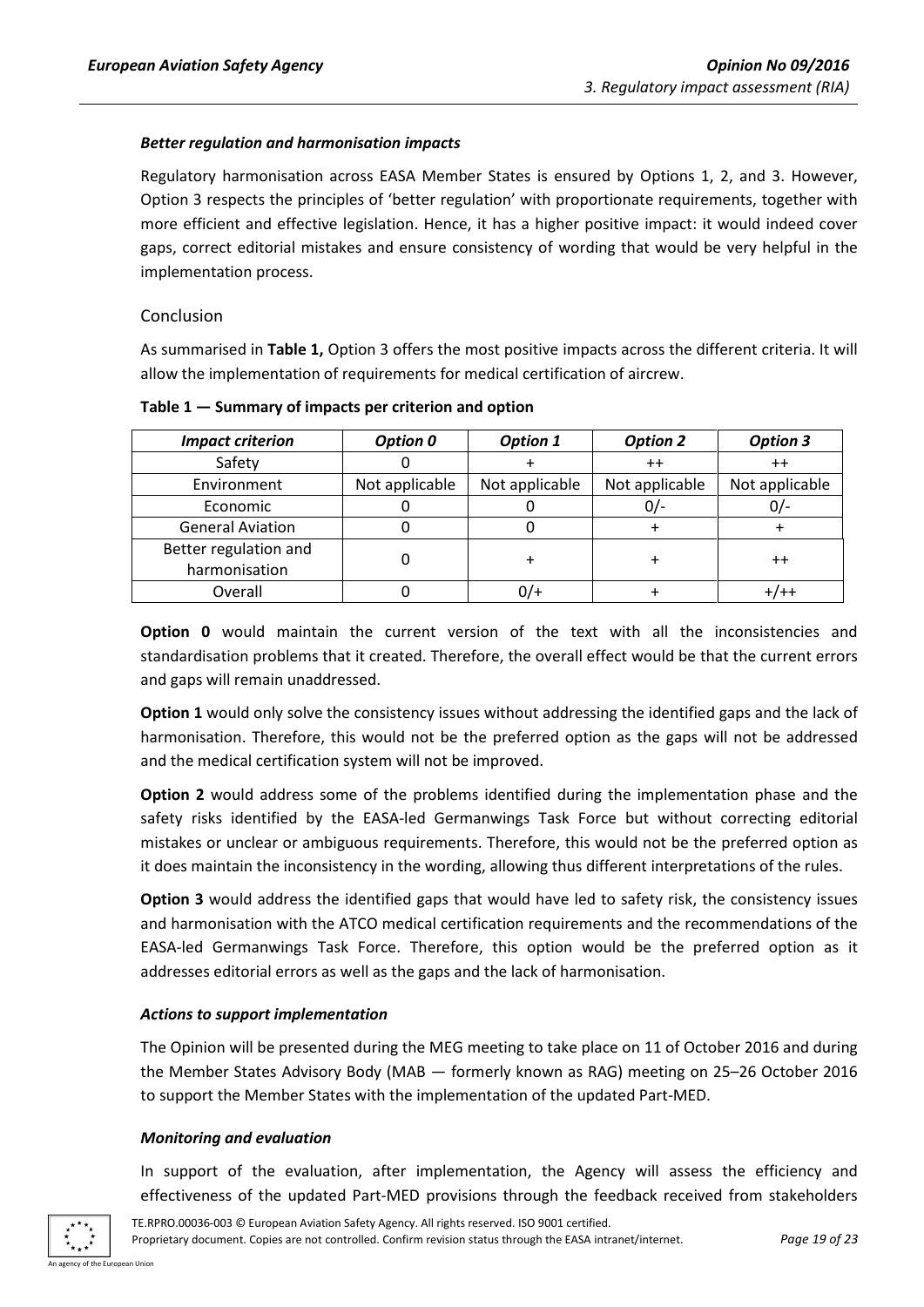during the MEG meetings and Standardisation meetings as well as through standardisation visits to the Member States.

The Agency will monitor the implementation of these provisions via the standardisation visits to the Member States.



TE.RPRO.00036-003 © European Aviation Safety Agency. All rights reserved. ISO 9001 certified. Proprietary document. Copies are not controlled. Confirm revision status through the EASA intranet/internet. *Page 20 of 23*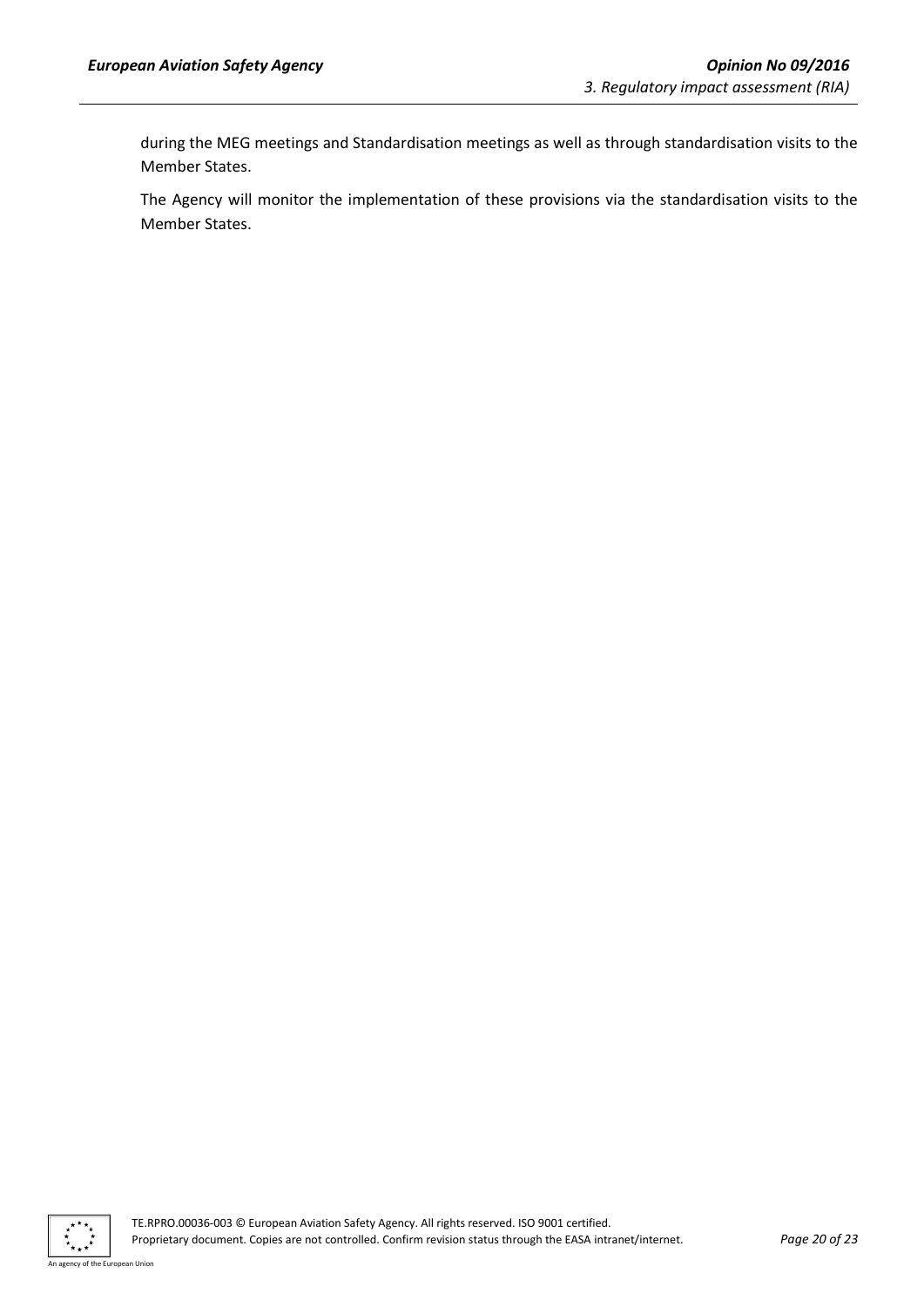## <span id="page-20-0"></span>**4. Overview of the proposed Part-MED**

As explained above, the Agency proposes to amend Annex IV (Part-MED) to the Aircrew Regulation. As demonstrated in the RIA, this change is expected to have a positive impact on both safety and social level as well as on regulatory harmonisation.

Therefore, this Opinion contains the amended Part-MED establishing the requirements for the issue of the medical certificate required for exercising the privileges of a pilot licence; certification and oversight of AMEs; and qualification of GMPs and OHMPs.

In addition, a document, courtesy of the Agency, containing the latest draft AMC and GM to the proposed draft Part-MED is provided.

Done at Cologne, on 11 August 2016.

Patrick KY Executive Director

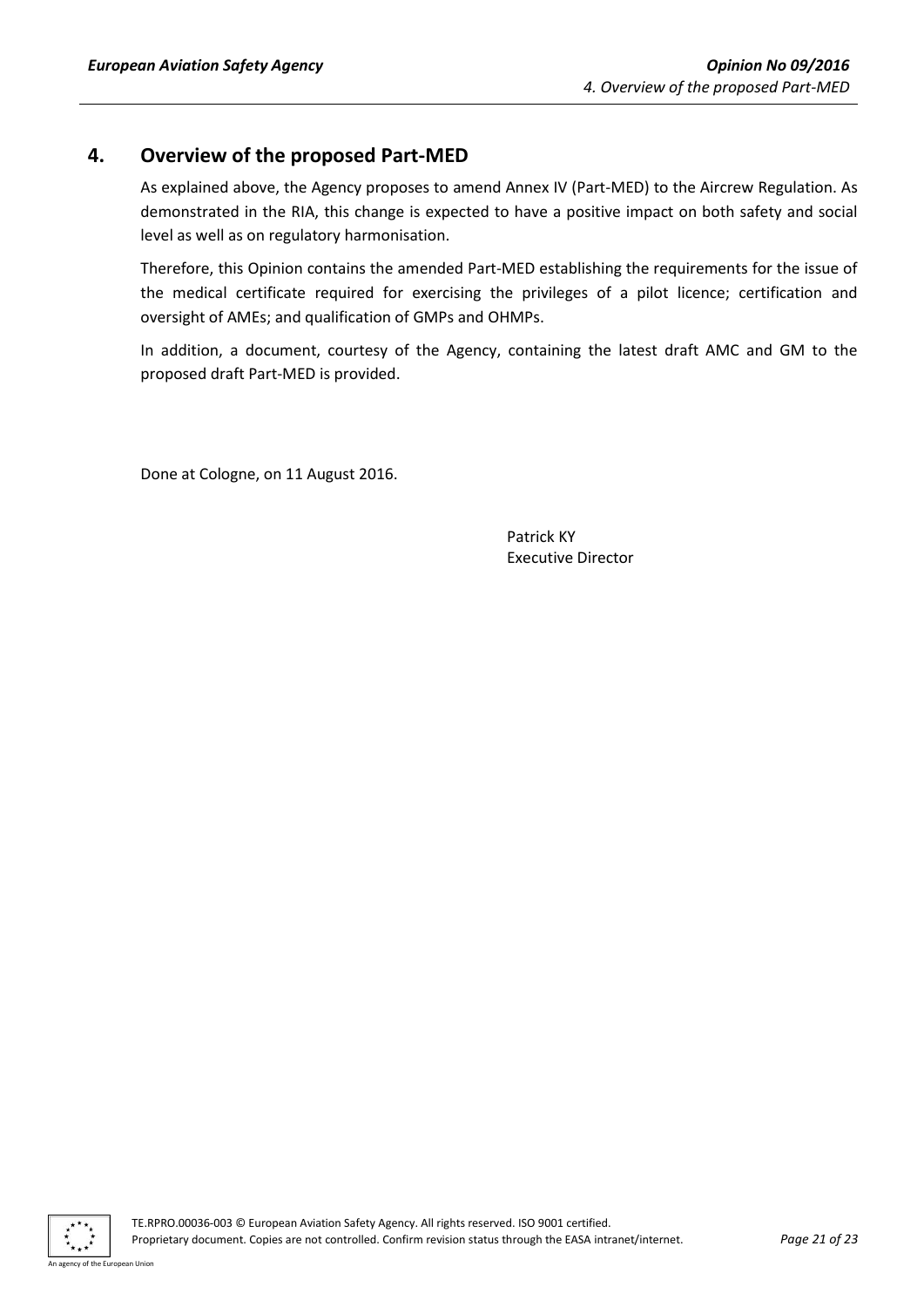## <span id="page-21-1"></span><span id="page-21-0"></span>**5. References**

#### Affected regulations

Commission Regulation (EU) No 1178/2011 of 3 November 2011 laying down technical requirements and administrative procedures related to civil aviation aircrew pursuant to Regulation (EC) No 216/2008 of the European Parliament and of the Council (OJ L 311, 25.11.2011, p.1).

#### <span id="page-21-2"></span>Related decisions

[ED Decision 2011/015/R](http://easa.europa.eu/document-library/agency-decisions/ed-decision-2011015r) on Acceptable Means of Compliance and Guidance Material to Commission Regulation (EU) No 1178/2011 laying down technical requirements and administrative procedures related to civil aviation aircrew pursuant to Regulation (EC) No 216/2008 — 'Acceptable Means of Compliance and Guidance Material to Part-MED (Annex IV)'.

#### <span id="page-21-3"></span>Reference documents

Regulation (EC) No 216/2008 of the European Parliament and of the Council of 20 February 2008 on common rules in the field of civil aviation and establishing a European Aviation Safety Agency, and repealing Council Directive 91/670/EEC, Regulation (EC) No 1592/2002 and Directive 2004/36/EC (OJ L 79, 19.3.2008, p. 1).

Commission Regulation (EU) 2015/340 of 20 February 2015 laying down technical requirements and administrative procedures relating to air traffic controllers' licences and certificates pursuant to Regulation (EC) No 216/2008 of the European Parliament and of the Council, amending Commission Implementing Regulation (EU) No 923/2012 and repealing Commission Regulation (EU) No 805/2011 (OJ L 63, 6.3.2015, p. 1).

- Final Report of the Task Force on Measures Following the Accident of Germanwings Flight 9525 [\(http://ec.europa.eu/transport/modes/air/news/doc/2015-07-17-germanwings](http://ec.europa.eu/transport/modes/air/news/doc/2015-07-17-germanwings-report/germanwings-task-force-final-report.pdf)[report/germanwings-task-force-final-report.pdf\)](http://ec.europa.eu/transport/modes/air/news/doc/2015-07-17-germanwings-report/germanwings-task-force-final-report.pdf)
- Action plan for the implementation of the Germanwings Task Force recommendations [\(http://easa.europa.eu/download/various/GW\\_actionplan\\_final.pdf\)](http://easa.europa.eu/download/various/GW_actionplan_final.pdf)
- Final accident investigation report of the Bureau d'Enquêtes et d'Analyses pour la sécurité de l'aviation civile (BEA) [\(https://www.bea.aero/uploads/tx\\_elyextendttnews/BEA2015-0125.en-](https://www.bea.aero/uploads/tx_elyextendttnews/BEA2015-0125.en-LR_08.pdf)[LR\\_08.pdf\)](https://www.bea.aero/uploads/tx_elyextendttnews/BEA2015-0125.en-LR_08.pdf)